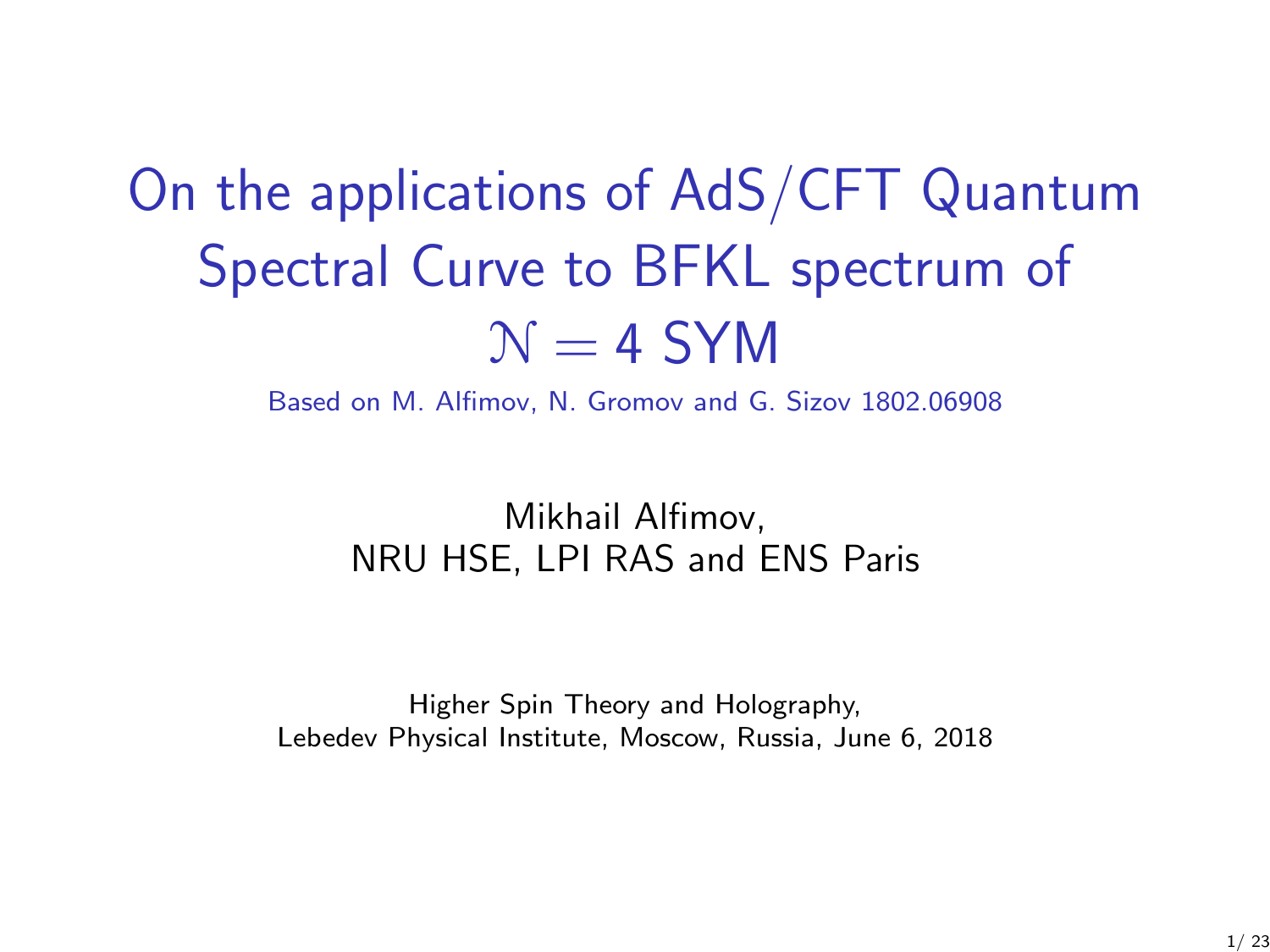## **Motivation**

In Using the methods of the Quantum Spectral Curve for  $N = 4$  SYM (Gromov, Kazakov, Leurent, Volin'13; Gromov, Kazakov, Leurent, Volin'14) analytically continue the scaling dimensions of length-2 operators and reproduce the so-called Pomeron eigenvalue of the BFKL equation with nonzero conformal spin (Kotikov, Lipatov'00).

**In Derive the generalization of the Faddeev-Korchemsky Baxter equation for the** Lipatov's spin chain (known from the integrability of the gauge theory in the BFKL limit) with nonzero conformal spin.

 $\blacktriangleright$  Find a way for systematic expansion in the scaling parameter in the BFKL regime and study the Pomeron trajectory by numerical and analytical algorithms of QSC.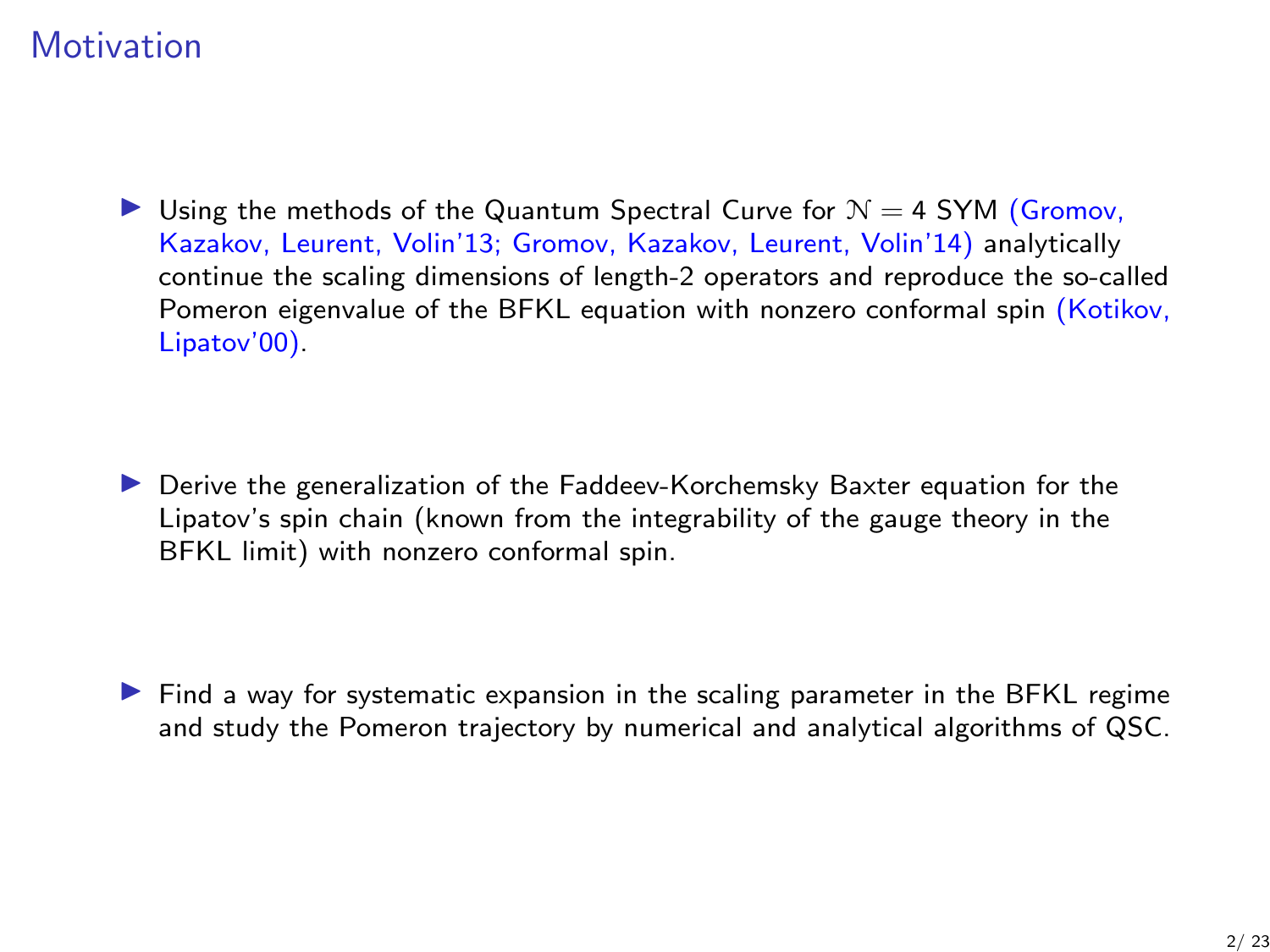## High-energy scattering

In the beginning we are going to briefly describe the meaning of the quantities studied in the context of high energy scattering. The total cross-section  $\sigma(s)$  for the high-energy scattering of two colorless particles A and B can be written as (Fadin, Lipatov'98; Kotikov, Lipatov'00)

$$
\sigma(s)=\int\frac{d^2qd^2q'}{(2\pi)^2q^2q'^2}\Phi_A(q)\Phi_B(q')\int\limits_{\alpha-i\infty}^{\alpha+i\infty}\frac{d\omega}{2\pi i}\left(\frac{s}{s_0}\right)^{\omega}G_{\omega}(q,q')\,,
$$

where  $s_0 = |q||q'|$  and  $s = 2p_A p_B$ .

 $\blacktriangleright$  For the t-channel partial wave there holds the Bethe-Salpeter equation

$$
\omega \, G_\omega(\,q\,,\,q_1) = \delta^{D-2}(\,q\,-\,q_1) + \int d^{D-2} q_2 K(\,q\,,\,q_2) \, G_\omega(\,q_2,\,q_1) \; .
$$

It appears to be possible to classify the Pomeron eigenvalues  $\omega$  of the BFKL kernel K using two quantum numbers: integer n (conformal spin) and real  $\nu$ 

$$
\omega=\omega(\mathfrak{n},\nu)\,.
$$

For the phenomenological applications of the BFKL kernel eigenvalues with non-zero conformal spin see (Kepka, Marquet, Royon'10). In (Fadin, Lipatov'98; Kotikov, Lipatov'00) the function  $\omega$  is used with the different argument  $\nu = 1/2 + i\nu$ .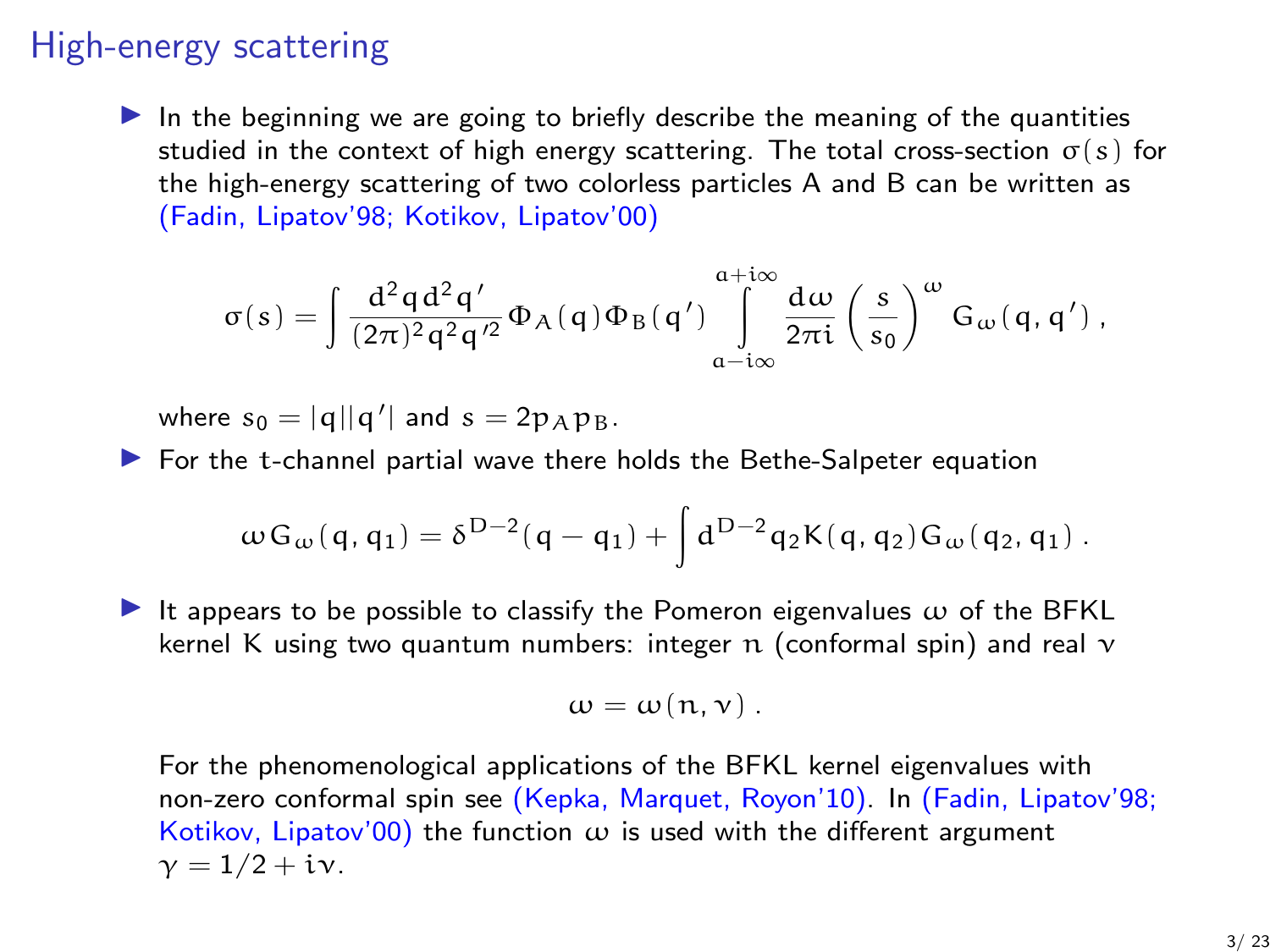#### Length-2 operators and BFKL regime in the  $N = 4$  SYM

 $\blacktriangleright$  We consider important class of length-2 operators

$$
\mathrm{tr} Z(D_+)^{S_1}(\partial_{\perp})^{S_2}Z + \mathrm{permutations}.
$$

**IF** Trajectory  $S(\Delta, n)$ , where  $S = S_1$  and  $n = S_2$ , corresponding to the length-2 operator tr  $\mathsf{Z}(\mathsf{D}_+)^{\mathsf{S}}(\mathfrak{d}_\perp)^\mathfrak{n} \mathsf{Z}$  with the physical points depicted by the dots



The identification with the high-energy scattering regime is  $\omega(n, \nu) = S + 1$ , where  $v = -i\Delta/2$ .

▶ BFKL scaling is determined by: S  $\rightarrow -1$ , g  $\rightarrow 0$  and  $\frac{g^2}{S+1}$  is finite. Leading order BFKL approximation corresponds to resumming all the powers  $\left(\frac{g^2}{S+1}\right)^n$ .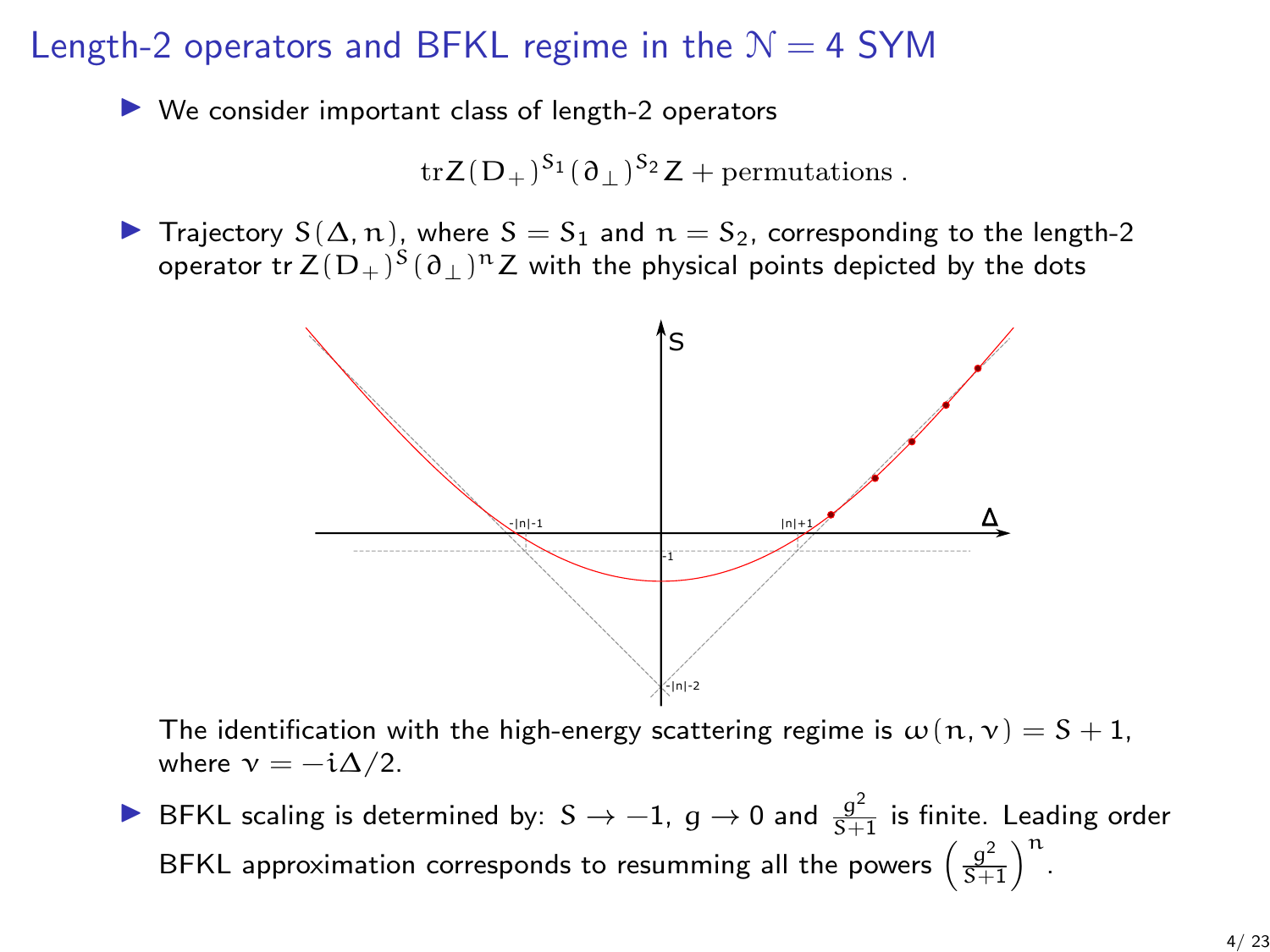Algebraic construction. Q-system and QQ-relations

- $\blacktriangleright$  The  $AdS_5/CFT_4$  Quantum Spectral Curve (Gromov, Kazakov, Leurent, Volin'13; Gromov, Kazakov, Leurent, Volin'14) gives the generalization of the Baxter equation describing the 1-loop spectrum of twist-2 operators to all loops.
- **IF The AdS/CFT Q-system is formed by 2<sup>8</sup> Q-functions which we denote as**  $Q_{A|I}(u)$ , where A, J  $\subset$  {1, 2, 3, 4} are two ordered subsets of indices. They satisfy the QQ-relations

$$
\begin{aligned} Q_{A|I} Q_{A\alpha b|I} &= Q_{A\alpha|I}^+ Q_{A\,b|I}^- - Q_{A\alpha|I}^- Q_{A\,b|I}^+,\\ Q_{A|I} Q_{A|I i j} &= Q_{A|I i}^+ Q_{A|I j}^- - Q_{A|I i}^- Q_{A|I j}^+,\\ Q_{A\alpha|I} Q_{A|I i} &= Q_{A\alpha|I i}^+ Q_{A|I}^- - Q_{A|I}^+ Q_{A\alpha|I i}^-.\end{aligned}
$$

In addition we impose the normalization constraint  $Q_{\emptyset|\emptyset} = 1$ .

 $\triangleright$  By applying the QQ-relations we are able to generate the whole Q-system from 8 basic Q-functions:  $Q_{\alpha|\emptyset}(u)$  and  $Q_{\emptyset|i}(u)$ .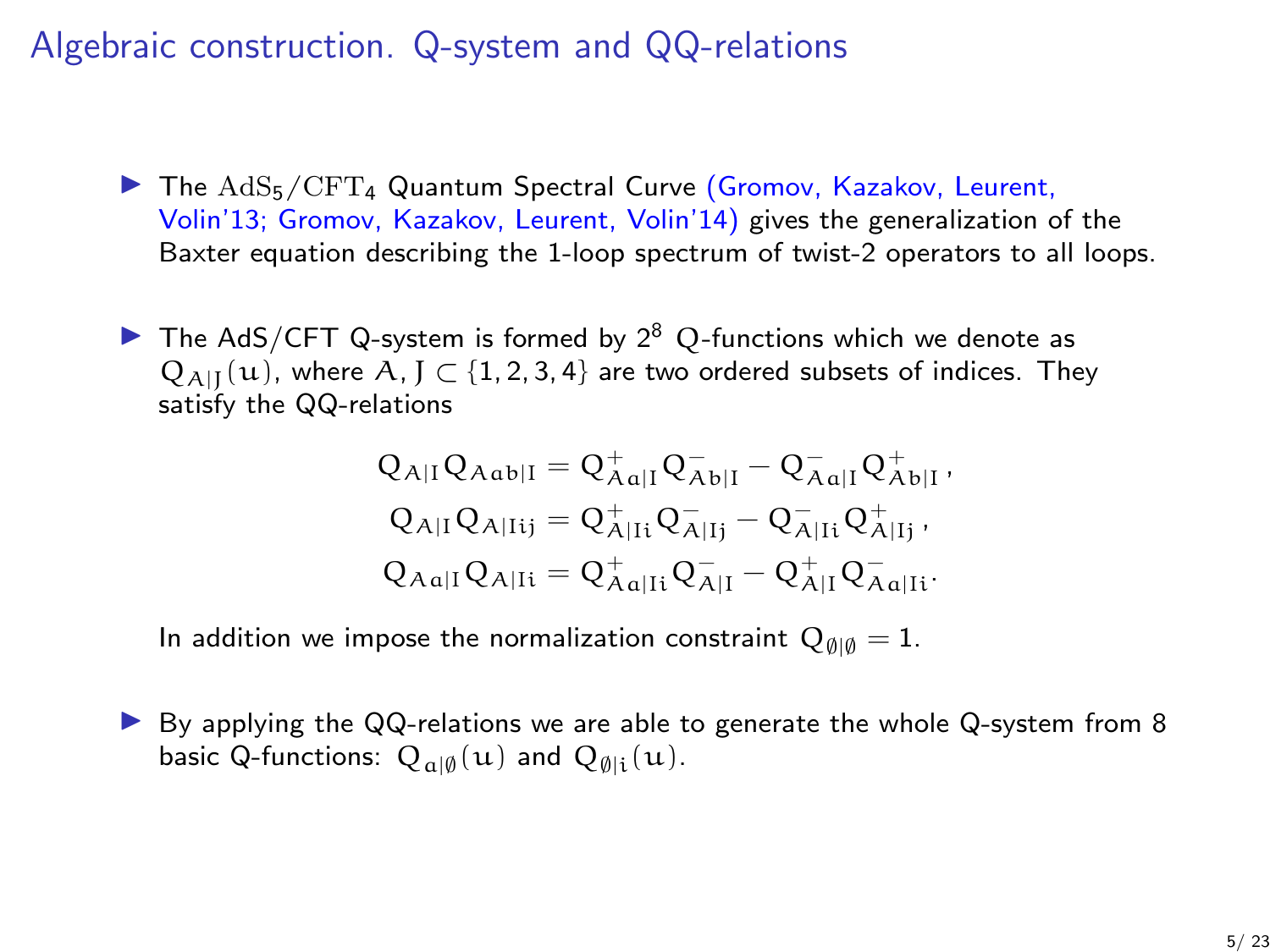### Algebraic construction. Hodge and H-symmetry

By imposing the quantum unimodularity condition  $Q_{1234|1234} = 1$  and using the Hodge duality

$$
Q_{a_1,\dots,a_n|i_1,\dots,i_m} \leftrightarrow Q^{a_1,\dots,a_n|i_1,\dots,i_m} \equiv
$$
  

$$
\equiv (-1)^{(4-n)m} \varepsilon^{b_{n+1}\dots b_4 a_1\dots a_n} \varepsilon^{j_{m+1}\dots j_4 i_1\dots i_m} Q_{b_{n+1},\dots,b_4 | j_{m+1},\dots,j_4}
$$

we obtain the Hodge dual Q-system with the upper indices, which satisfies the same QQ-relations.

 $\blacktriangleright$  It also true that

$$
Q^{\alpha|i}Q_{\alpha|j}=-\delta^i_j\;,\quad Q^{\alpha|i}Q_{b|i}=-\delta^{\alpha}_b
$$

and

$$
Q^{\mathfrak{a}|\emptyset} = (Q^{\mathfrak{a}|i})^+ Q_{\emptyset|i} \ , \quad Q^{\emptyset|i} = (Q^{\mathfrak{a}|i})^+ Q_{\mathfrak{a}|\emptyset} \ .
$$

 $\blacktriangleright$  The quantum unimodularity condition leads us to the following constraints for the Q-functions

$$
Q_{\alpha|\emptyset}Q^{\alpha|\emptyset}=0\ ,\quad Q_{\emptyset|i}Q^{\emptyset|i}=0\ .
$$

 $\triangleright$  QQ-relations are also invariant with respect to the H-transformations

$$
\begin{aligned} Q_{\alpha|\emptyset} &\rightarrow (H_B)^c_{\alpha} Q_{c|\emptyset} \ , \quad Q^{\alpha|\emptyset} \rightarrow (H_B^{-1})^{\alpha}_{c} Q^{c|\emptyset} \ , \\ Q_{\emptyset|i} &\rightarrow (H_F)^i_{\mathfrak{l}} Q_{\emptyset|j} \ , \quad Q^{\emptyset|i} \rightarrow (H_F^{-1})^i_{\mathfrak{l}} Q^{\emptyset|j} \ , \end{aligned}
$$

where H<sub>B</sub> and H<sub>F</sub> are periodic matrices and det H<sub>B</sub> det H<sub>F</sub> = 1.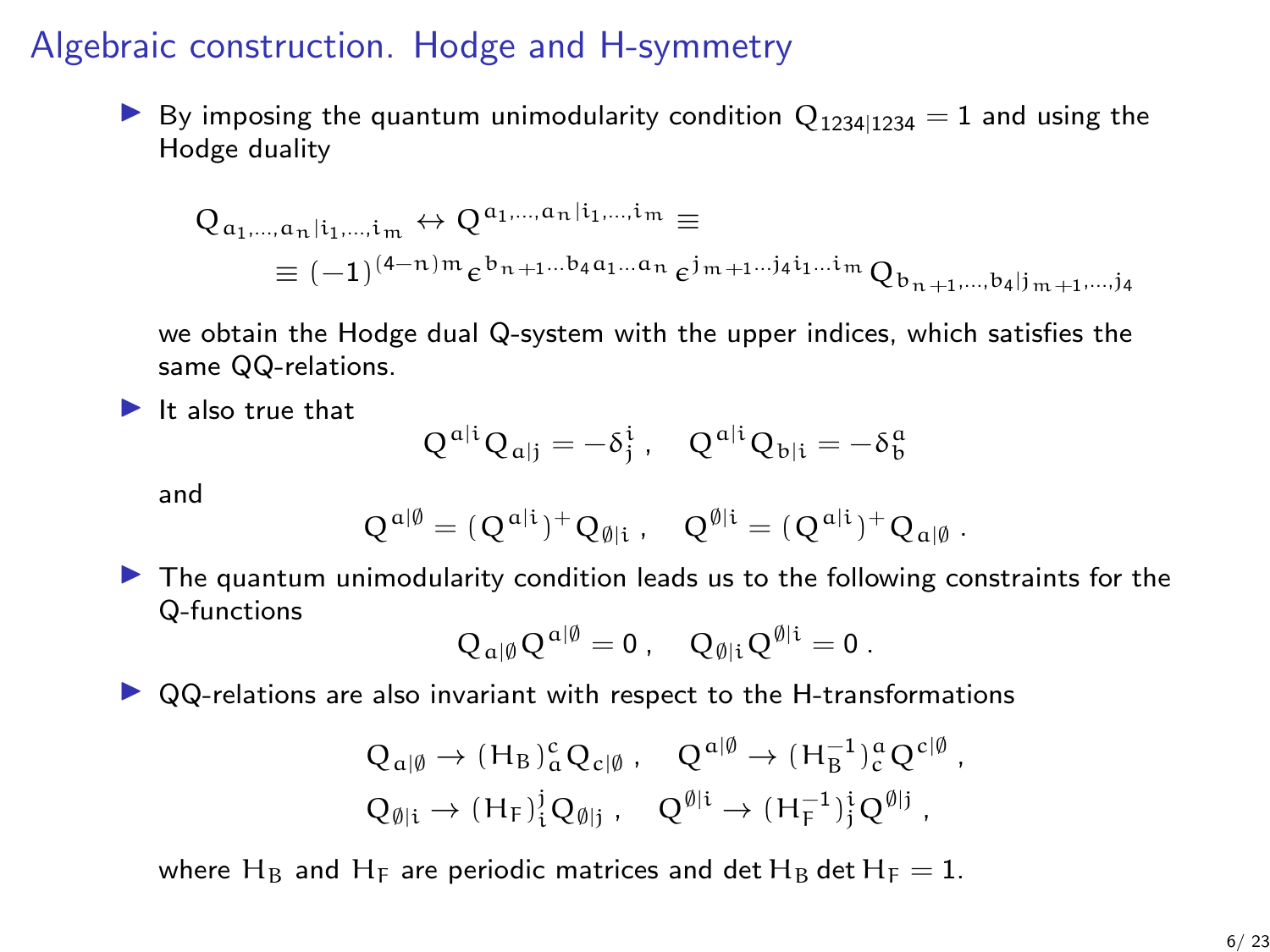#### Algebraic construction. 4th order Baxter equation

As a consequence of the  $QQ$ -relations, Q-functions with one index are related through the following 4th order finite-difference Baxter equation

$$
\begin{aligned} 0&=Q_{\emptyset|j}^{[+4]}D_0-Q_{\emptyset|j}^{[+2]}\left[D_1-Q_{\alpha|\emptyset}^{[+2]}Q^{\alpha|\emptyset[+4]}D_0\right]+\\ &+\frac{1}{2}Q_{\emptyset|j}\left[D_2-Q_{\alpha|\emptyset}Q^{\alpha|\emptyset[+4]}D_0+Q_{\alpha|\emptyset}Q^{\alpha|\emptyset[+2]}D_1\right]-\\ &-Q_{\emptyset|i}^{[-2]}\left[\bar{D}_1+Q_{\alpha|\emptyset}^{[-2]}Q^{\alpha|\emptyset[-4]}\bar{D}_0\right]+Q_{\emptyset|i}^{[-4]}=0\,, \end{aligned}
$$

where

$$
D_0= \text{det} \left( \begin{array}{ccc} Q^{1|\emptyset|+2]} & \ldots & Q^{4|\emptyset|+2]} \\ Q^{1|\emptyset} & \ldots & Q^{4|\emptyset} \\ Q^{1|\emptyset|-2]} & \ldots & Q^{4|\emptyset|-2]} \\ Q^{1|\emptyset|-4]} & \ldots & Q^{4|\emptyset|-4]} \end{array} \right) \,, \quad D_1= \det_{1\leqslant i,j\leqslant 4} Q^{\emptyset|j[4-2i+2\delta_{i,2}]}\,,
$$

$$
D_2= \det_{1\leqslant i,j\leqslant 4} Q^{\emptyset|j[4-2i+2\delta_{i,1}+\delta_{i,2}]}\,,
$$

$$
\bar{D}_k= \det_{1\leqslant i,j\leqslant 4} Q^{\emptyset|j[-4+2i-2\delta_{i,k+1}]} \,, \; k=0,1 \,.
$$

 $\triangleright$  After the exchange of the lower and upper indices we obtain the same equation for  $\mathrm{Q}^{\emptyset| \mathsf{j}}$  . The four solutions of each equation allow to find four functions  $\mathrm{Q}_{\emptyset| \mathsf{j}}$ and  $Q^{\emptyset|j}$  respectively.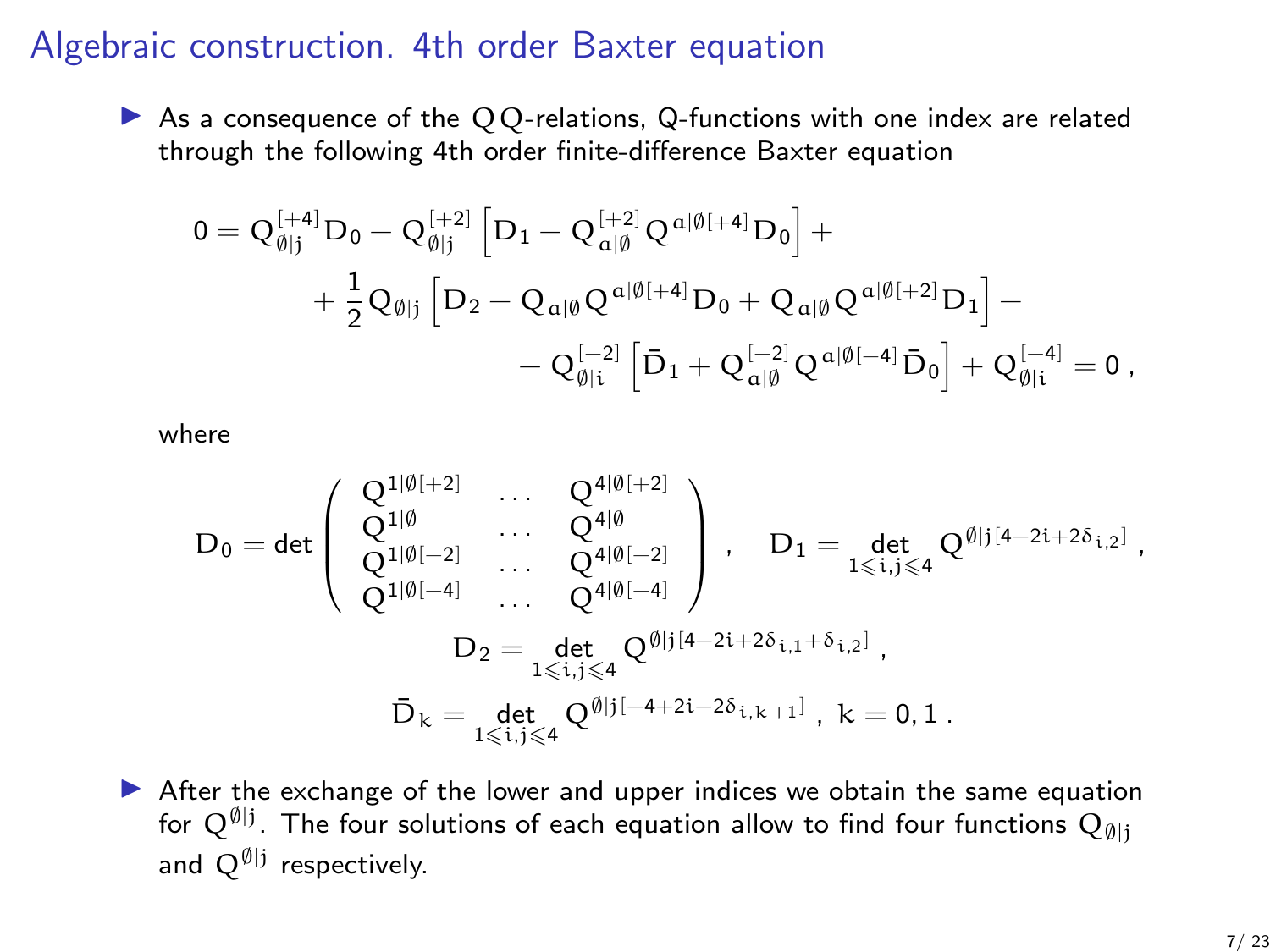## Analytic structure. Asymptotics and analytic properties of the basic Q-functions

- ▶ We denote the functions  $Q_{\alpha|\emptyset}(u)$ ,  $Q_{\alpha|\emptyset}(u)$ ,  $Q_{\emptyset|i}(u)$  and  $Q^{\emptyset|i}(u)$  with prescribed analytical properties as  ${\bf P}_a(u)$ ,  ${\bf P}_a(u)$ ,  ${\bf Q}_i(u)$  and  ${\bf Q}^i(u)$  respectively.
- All the Q-functions including  $P_a$ ,  $P^a$ ,  $Q_i$  and  $Q^i$  have the power-like asymptotics at large u

$$
P_\alpha \simeq A_\alpha u^{-\tilde{M}_\alpha}\;,\quad P^\alpha \simeq A^\alpha u^{\tilde{M}_\alpha-1}\;,\quad Q_i \simeq B_i u^{\hat{M}_i-1}\;,\quad Q^i \simeq B^i u^{-\hat{M}_i}\;,
$$

where

$$
\begin{aligned} &\tilde{\mathcal{M}}_a = \left\{\frac{J_{1+2-3}}{2}+1, \frac{J_{1-2+3}}{2}, -\frac{J_{1-2-3}}{2}+1, -\frac{J_{1+2+3}}{2}\right\}\,, \\ &\hat{\mathcal{M}}_i = \left\{\frac{\Delta-S_{1+2}}{2}+1, \frac{\Delta+S_{1+2}}{2}, -\frac{\Delta+S_{1-2}}{2}+1, -\frac{\Delta-S_{1-2}}{2}\right\}\,. \end{aligned}
$$

 $\triangleright$  As we know from the classical integrability of the dual superstring  $\sigma$ -model (see, for example, Gromov'17), the P- and Q-functions at least have the quadratic branch points at  $u = \pm 2q$ . Natural assumption about their analytic structure on the defining sheet

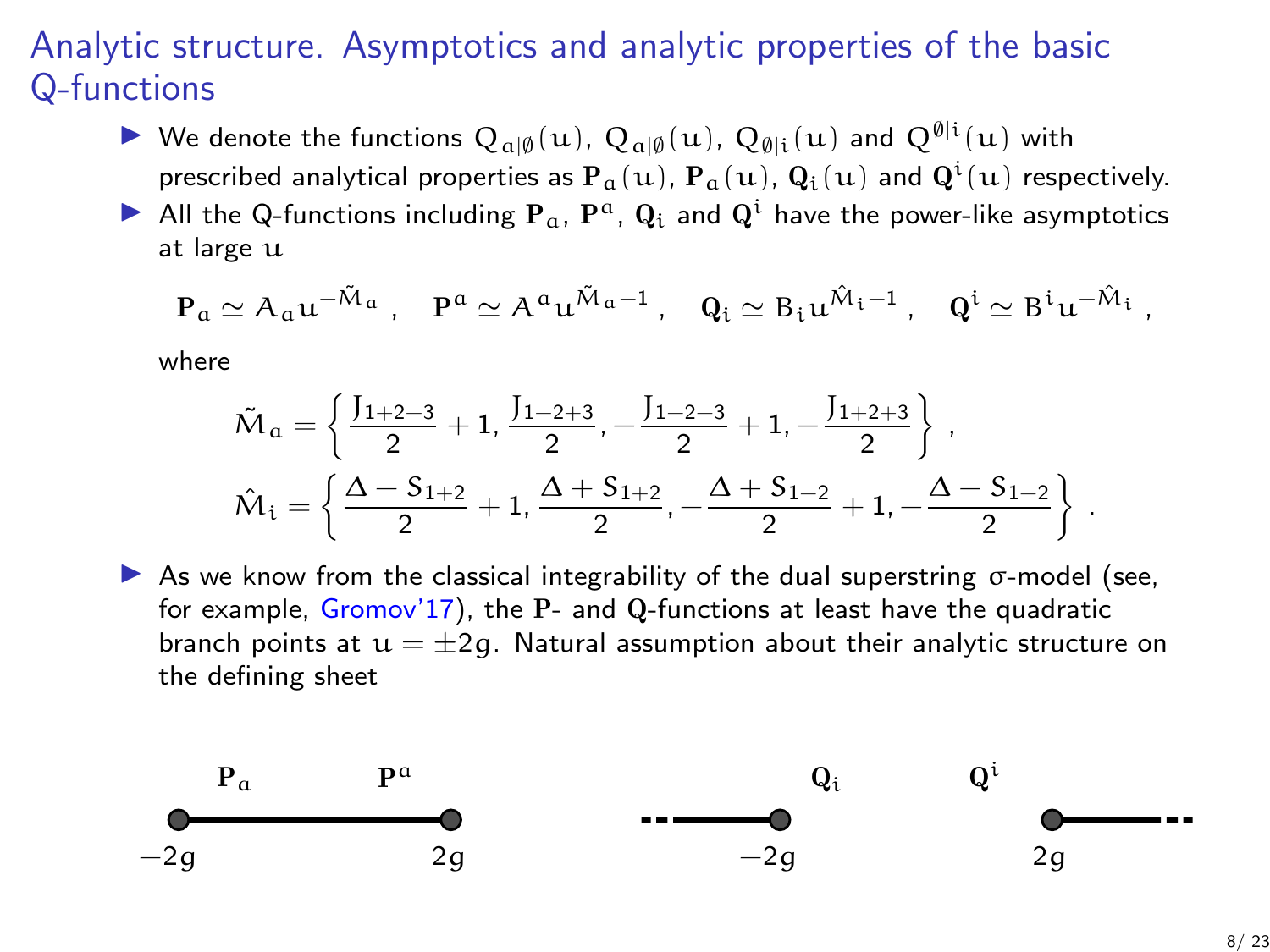#### Analytic structure. Upper and lower half-plane analytic Q-systems

 $\blacktriangleright$  The equation for the upper half-plane analytic  $\mathcal{Q}_{\alpha|i}$  functions

$$
\mathcal{Q}_{\alpha|i}^+ - \mathcal{Q}_{\alpha|i}^- = \mathbf{P}_\alpha \mathbf{Q}_i \ , \quad \mathcal{Q}_{\alpha|i} \simeq -i \frac{A_\alpha B_i}{-\tilde{M}_\alpha + \hat{M}_i} u^{-\tilde{M}_\alpha + \hat{M}_i} \ , \quad u \to \infty \ .
$$

 $\mathcal{Q}_{\text{ali}}$  are the Q-functions from the generated UHPA Q-system.

Substitution of the asymptotics of  $\mathcal{Q}_{\text{ali}}$  allows to find the products of A and B coefficients in terms of the charges for  $a_0$ ,  $i_0 = 1, \ldots, 4$ 

$$
A_{\alpha_0}A^{\alpha_0}=i\frac{\prod\limits_{j=1}^4\left(\tilde{M}_{\alpha_0}-\hat{M}_{j}\right)}{\prod\limits_{\substack{b=1\\b\neq \alpha_0}}\left(\tilde{M}_{\alpha_0}-\tilde{M}_{b}\right)}\,,\quad B_{i_0}B^{i_0}=-i\frac{\prod\limits_{\substack{a=1\\4}}^4\left(\hat{M}_{i_0}-\tilde{M}_{a}\right)}{\prod\limits_{\substack{j=1\\j\neq i_0}}\left(\hat{M}_{i_0}-\hat{M}_{j}\right)}
$$

▶ Hodge-dual system is also UHPA.  $\bf{Q}_i$  and  $\bf{Q}^i$  coincide with  $- \bf{\Omega}_{a|i}^+ \bf{P}^a$  and  $\Omega^{a|i+}P_a$  in the UHP. In the UHP and LHP respectively we have

$$
\hat Q_i=\check Q_i\;,\quad \hat Q^i=\check Q^i\;,\quad \mathrm{Im}\; u>0\;,\quad \tilde{\check Q}_i=\check Q_i\;,\quad \tilde{\check Q}^i=\check Q^i\;,\quad \mathrm{Im}\; u<0\;.
$$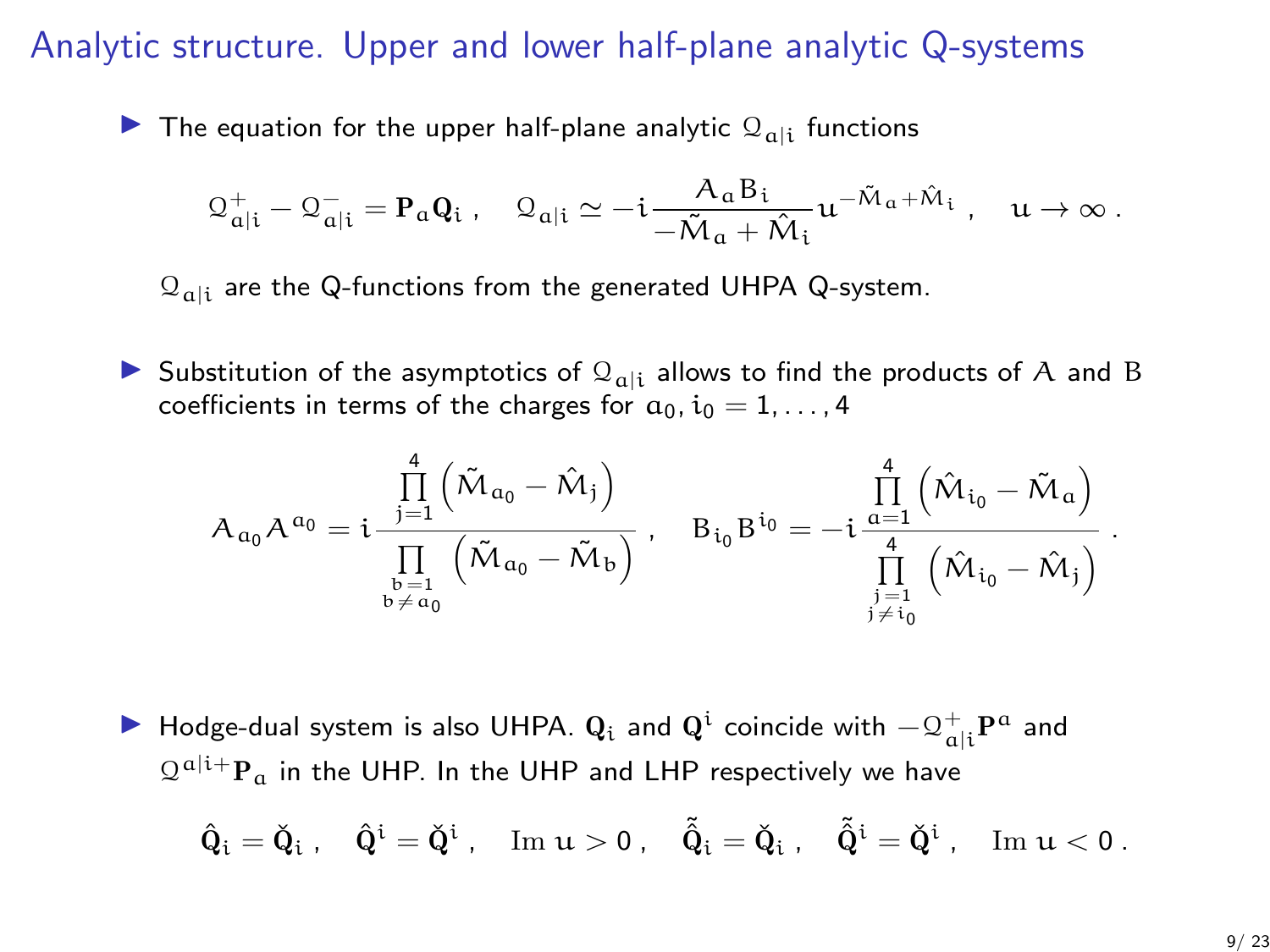### Analytic structure. Gluing conditions

 $\triangleright$  Complex conjugation generates the LHPA Q-systems with lower and upper indices

$$
\begin{aligned} &\mathbb{Q}_{\mathfrak{a}_1,\dots,\mathfrak{a}_n\mid i_1,\dots,i_m}\left(u\right) \rightarrow (-1)^{\frac{\left(m+n\right)\left(m+n-1\right)}{2}}\bar{\mathbb{Q}}_{\mathfrak{a}_1,\dots,\mathfrak{a}_n\mid i_1,\dots,i_m}\left(u\right),\\ &\mathbb{Q}^{\mathfrak{a}_1,\dots,\mathfrak{a}_n\mid i_1,\dots,i_m}\left(u\right) \rightarrow (-1)^{\frac{\left(m+n\right)\left(m+n-1\right)}{2}}\bar{\mathbb{Q}}^{\mathfrak{a}_1,\dots,\mathfrak{a}_n\mid i_1,\dots,i_m}\left(u\right). \end{aligned}
$$

In As there is no principal difference between the UHPA and LHPA Q-systems and due to the unitarity of  $N = 4$  SYM they are connected by the combination of Hodge and H-symmetry

$$
\tilde{\tilde{\mathbf{Q}}}^i=M^{ij}\bar{\tilde{\mathbf{Q}}}_j\;,\quad \tilde{\tilde{\mathbf{Q}}}_i=\left(\mathbf{M}^{-t}\right)_{ij}\bar{\tilde{\mathbf{Q}}}^j\;.
$$

 $\triangleright$  By using the analyticity properties of the Q-functions we are able to show that the matrix  $M^{ij}(u)$  is *i*-periodic, analytic and hermitian

$$
\bar{M}^{ij}(u) = M^{ji}(u)
$$

as a function.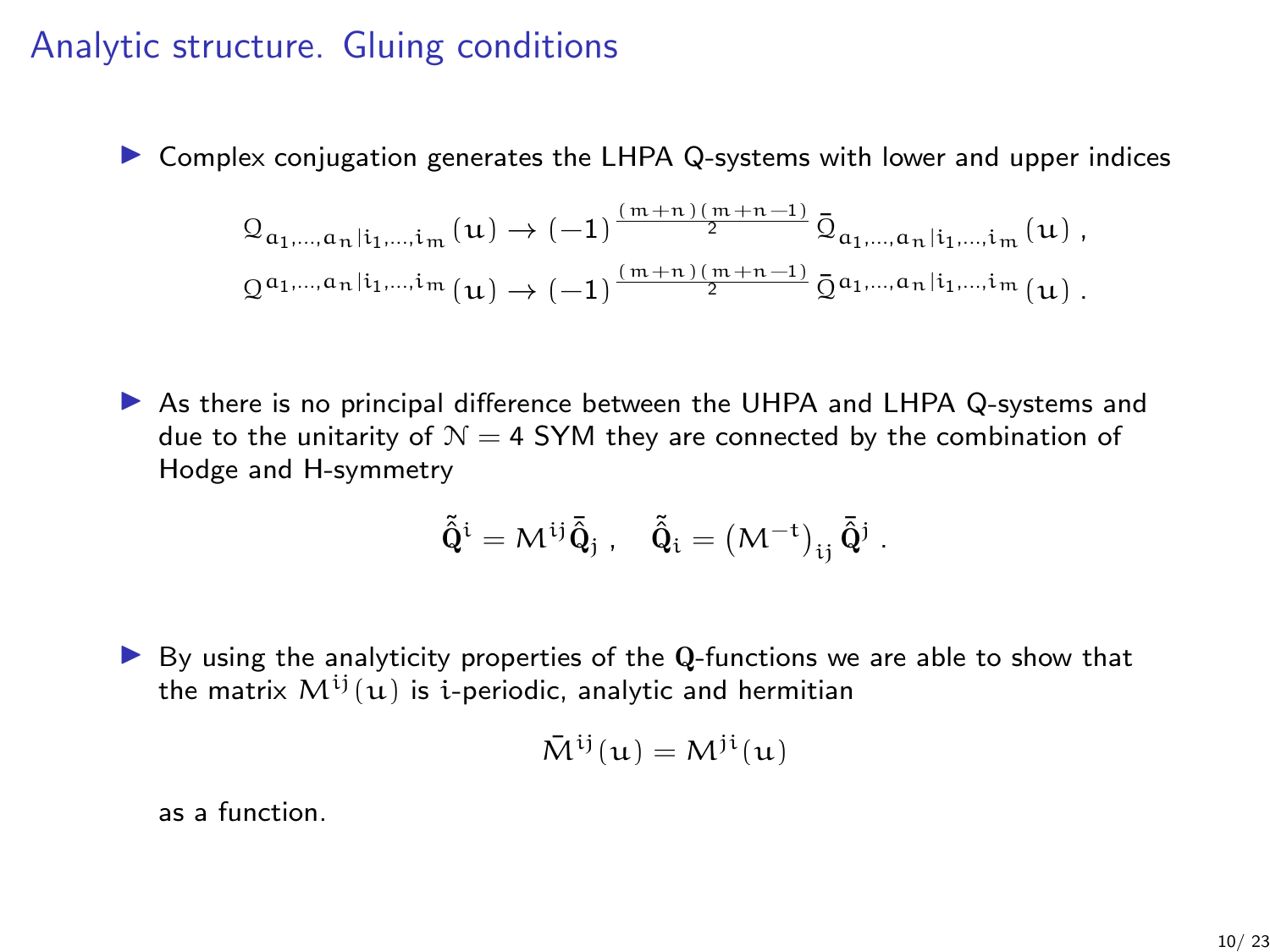## Complex conjugation and parity symmetries

 $\triangleright$  Due to the determined conjugation properties of the P-functions

$$
\bar{P}_a = C_a^b P_b
$$
,  $\bar{P}^a = -C_b^a P^b$ ,  $C = diag\{1, 1, -1, -1\}$ ,

 $\bar{\mathbf{Q}}_ \mathbf{i}(\mathbf{u})$  also the solutions to the 4th order Baxter equation. Thus, there exist i-periodic matrices that

$$
\bar{Q}_i(u) = \Omega_i^j(u) Q_j(u) , \quad \Omega_i^j = \bar{\mathfrak{Q}}_{a|i}^- C_b^a \mathfrak{Q}^{b|j-} .
$$

For the length-2 operators in question  $(J_1 = 2, J_2 = J_3 = 0)$  the P-functions possess the certain parity

$$
P_{\alpha}(-u) = (-1)^{\alpha+1} P_{\alpha}(u) , \quad P^{\alpha}(-u) = (-1)^{\alpha} P^{\alpha}(u) .
$$

Thus,  $Q_i(-u)$  are also solutions to the 4th order Baxer equation and

$$
Q_i(-u) = \Theta_i^j(u) Q_j(u) \ , \quad \Theta_i^j(u) = (-1)^{\alpha+1} \mathfrak{Q}_{a|i}^-(-u) \mathfrak{Q}^{a|j-}(u) \ .
$$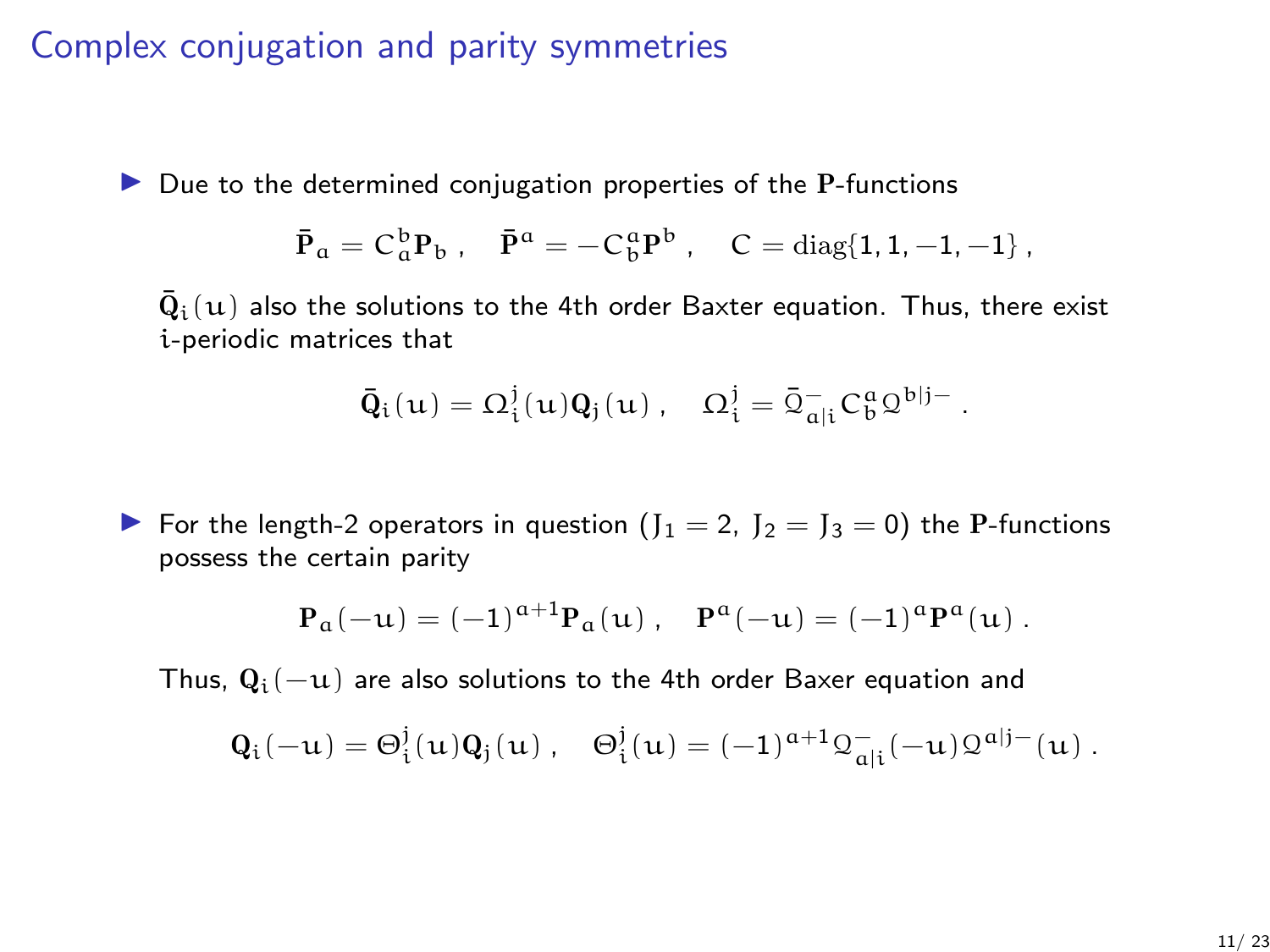#### Constraining the gluing matrix

The matrix  $M^{ij}\Omega_j^k$  satisfies the equation

$$
M^{ij}\tilde{\Omega}^k_j-M^{ij}\Omega^k_j=-\boldsymbol{Q}^i\tilde{\boldsymbol{Q}}^k+\boldsymbol{Q}^k\tilde{\boldsymbol{Q}}^i\;,
$$

and possesses the property of antisymmetry  $\mathsf{M}^{ij}\Omega^k_j=-\mathsf{M}^{kj}\Omega^i_j.$ 

 $\blacktriangleright$  Using the matrix  $\Theta_i^j(u)$  we are able to introduce another gluing matrix

$$
\tilde{\boldsymbol{Q}}^i(u) = L^{ij}(u)\boldsymbol{Q}_j(-u)\;,\quad \tilde{\boldsymbol{Q}}_i = \left(L^{-t}\right)_{ij}(u)\boldsymbol{Q}^j(-u)\;,
$$

where

$$
L^{il}(u)=M^{ij}(u)\Omega_j^k(u)\Theta_k^l(-u)\ ,
$$

which after going under the cut on the real axis twice gives  $\mathrm{L^{ji}}(\mathrm{u}) = \mathrm{L^{ij}}(-\mathrm{u})$ .

In Summarizing the gluing conditions and the obtained constraints for the gluing matrix we have

$$
\begin{aligned} \bar{M}^{ij}(u) &= M^{ij}(u) \ , \\ M^{ij}(u) \Omega_j^k(u) &= -M^{kj}(u) \Omega_j^i(u) \ , \ \big( \Omega^{-1} \big)_i^j(u) &= \bar{\Omega}_i^j(u) \ , \\ L^{il}(u) &= M^{ij}(u) \Omega_j^k(u) \Theta_k^l(-u) \ , \\ L^{li}(-u) &= L^{il}(u) \ , \ \big( \Theta^{-1} \big)_j^k(u) &= \Theta_j^k(-u) \ . \end{aligned}
$$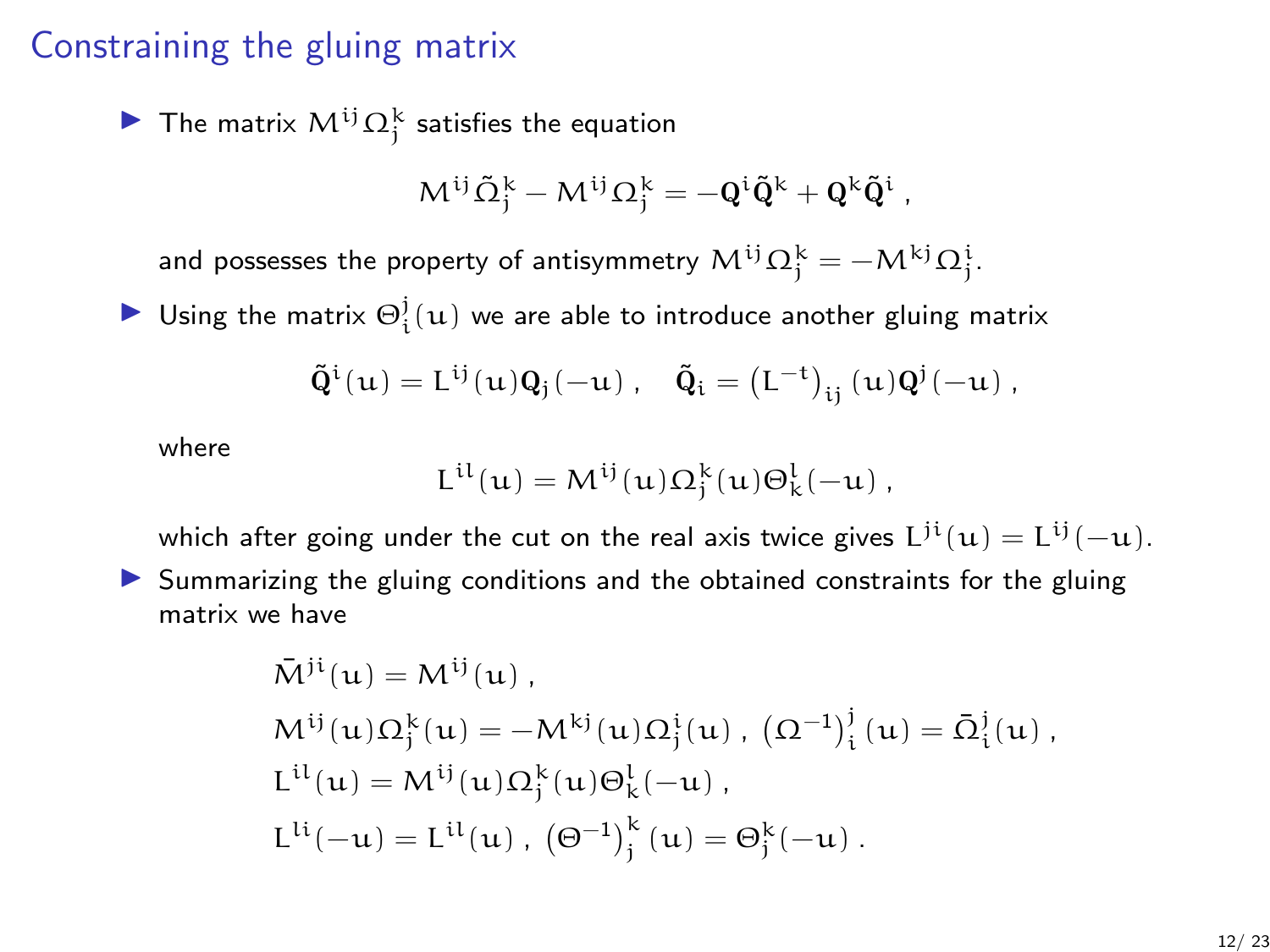Constraining matrix. Gluing matrix for integer and non-integer spins

For the integer spins  $S_1$  and  $S_2$  of the same parity we obtain

$$
M^{ij}=\left(\begin{array}{cccc} 0 & M^{12} & 0 & 0 \\ \bar{M}^{12} & 0 & 0 & 0 \\ 0 & 0 & 0 & M^{34} \\ 0 & 0 & \bar{M}^{34} & 0 \end{array}\right)
$$

supplemented by the fixed phases of non-zero matrix elements

$$
M^{12} = |M^{12}| e^{i \left( \pm \frac{\pi}{2} + \Phi_{B_1} - \Phi_{B_2} \right)}, \quad M^{34} = |M^{34}| e^{i \left( \pm \frac{\pi}{2} + \Phi_{B_3} - \Phi_{B_4} \right)}
$$

For non-integer spins  $S_1$  and  $S_2$  we have

$$
M^{ij}(u)=\left(\begin{array}{cccc} M^{11}_1 & M^{12}_1 & M^{13}_1 & M^{14}_1 \\ \bar{M}^{12}_1 & 0 & 0 & 0 \\ \bar{M}^{13}_1 & 0 & M^{33}_1 & M^{34}_1 \\ \bar{M}^{14}_1 & 0 & \bar{M}^{34}_1 & M^{44}_1 \\ \end{array}\right)+
$$
 
$$
\left(\begin{array}{cccc} 0 & 0 & M^{13}_2 & M^{14}_2 \\ 0 & 0 & 0 & 0 \\ \bar{M}^{13}_2 & 0 & 0 & 0 \\ \bar{M}^{13}_2 & 0 & 0 & 0 \\ \bar{M}^{5}_2 & 0 & 0 & 0 \end{array}\right)e^{2\pi u}+\left(\begin{array}{cccc} 0 & 0 & M^{13}_3 & M^{14}_3 \\ 0 & 0 & 0 & 0 \\ \bar{M}^{13}_3 & 0 & 0 & 0 \\ \bar{M}^{13}_3 & 0 & 0 & 0 \\ \bar{M}^{13}_3 & 0 & 0 & 0 \\ \bar{M}^{13}_3 & 0 & 0 & 0 \end{array}\right)e^{-2\pi u}\,,
$$

where the matrix elements are determined by

$$
\mathcal{M}_{3}^{ij} = -M_{2}^{ij} e^{i\pi(\hat{M}_{j} - \hat{M}_{i})},
$$
  
\n
$$
\mathcal{M}_{2}^{13} = |M_{2}^{13}| e^{i(\pm \frac{\pi}{2} + \Phi_{B_{1}} - \Phi_{B_{3}})}, \quad \mathcal{M}_{2}^{14} = |M_{2}^{14}| e^{i(\pm \frac{\pi}{2} + \Phi_{B_{1}} - \Phi_{B_{4}})}.
$$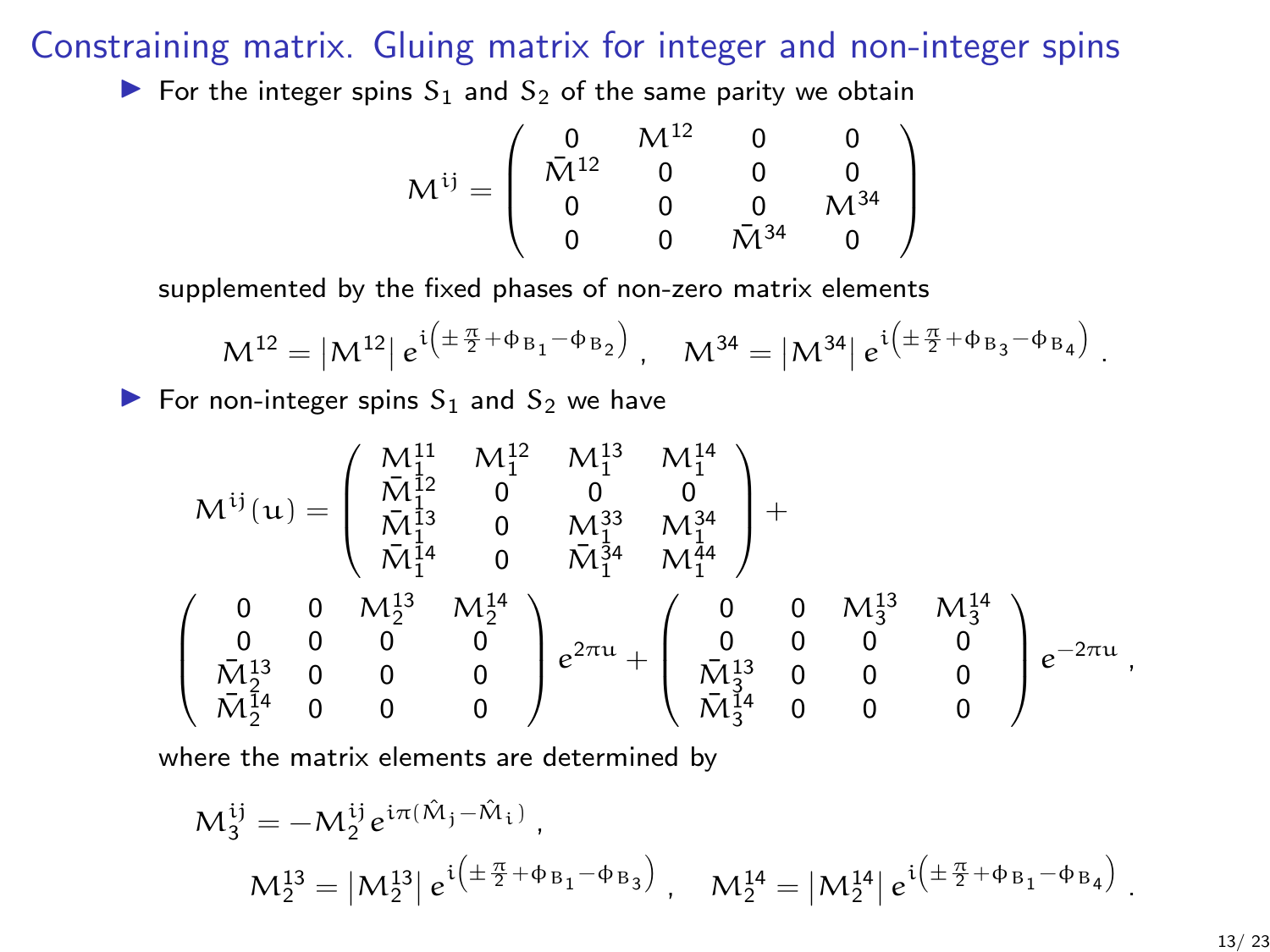#### Numerical solution. Method description

 $\blacktriangleright$  The P-functions have the following form on their defining sheet with one short cut

$$
\begin{aligned} &\textbf{P}_{\alpha}(u)=\textbf{x}^{-\tilde{M}_{\alpha}}\left(g^{-\tilde{M}_{\alpha}}A_{\alpha}\left(1+\frac{\delta_{\alpha,4}}{\textbf{x}^2}\right)+\sum_{k=1}^{+\infty}\frac{c_{\alpha,k}}{\textbf{x}^{2k}(u)}\right)\,,\\ &\textbf{P}^{\alpha}(u)=\textbf{x}^{\tilde{M}_{\alpha}-1}\left(g^{\tilde{M}_{\alpha}-1}A^{\alpha}\left(1+\frac{\delta_{\alpha,1}}{\textbf{x}^2}\right)+\sum_{k=1}^{+\infty}\frac{c_{\alpha}^{\alpha}}{\textbf{x}^{2k}(u)}\right)\,, \end{aligned}
$$

and satisfy the condition  $\mathbf{P}_{\mathfrak{a}}\mathbf{P}^{\mathfrak{a}}=0.$ 

In the limit  $u \to \infty$  in the UHP we have the following expansion of  $\mathcal{Q}_{\text{ali}}$ 

$$
\mathfrak{Q}_{\alpha|i}(\mathfrak{u})\simeq \mathfrak{u}^{-\tilde{M}_\alpha+\hat{M}_i}\sum_{l=0}^{+\infty}\frac{B_{\alpha|i,2l}}{\mathfrak{u}^{2l}}\;,\quad B_{\alpha|j,0}=-i\frac{A_\alpha B_j}{-\tilde{M}_\alpha+\hat{M}_j}
$$

Using the equation

$$
\mathfrak{Q}_{\alpha|i}^- = \left(\delta_\alpha^b + \mathbf{P}_\alpha \mathbf{P}^b\right) \mathfrak{Q}_{\alpha|i}^+
$$

we find the value of  $\mathcal{Q}_{\text{ali}}$  on the real axis.

 $\blacktriangleright$  The loss function

$$
S=\sum_{i,j} |F^i(u_j)|^2\,,\quad F^i(u)=\mathfrak{Q}^{a|i+}(u)\tilde{\bm{P}}_a(u)+M^{ij}(u)\bar{\mathfrak{Q}}^-_{b|i}(u)\bar{\bm{P}}^b(u)\,,
$$

where  $\mathbf{u}_\mathrm{j}$  is a set of points on the interval  $[-2g, 2g]$ , is minimized by the optimization procedure (Levenberg-Marquardt algorithm).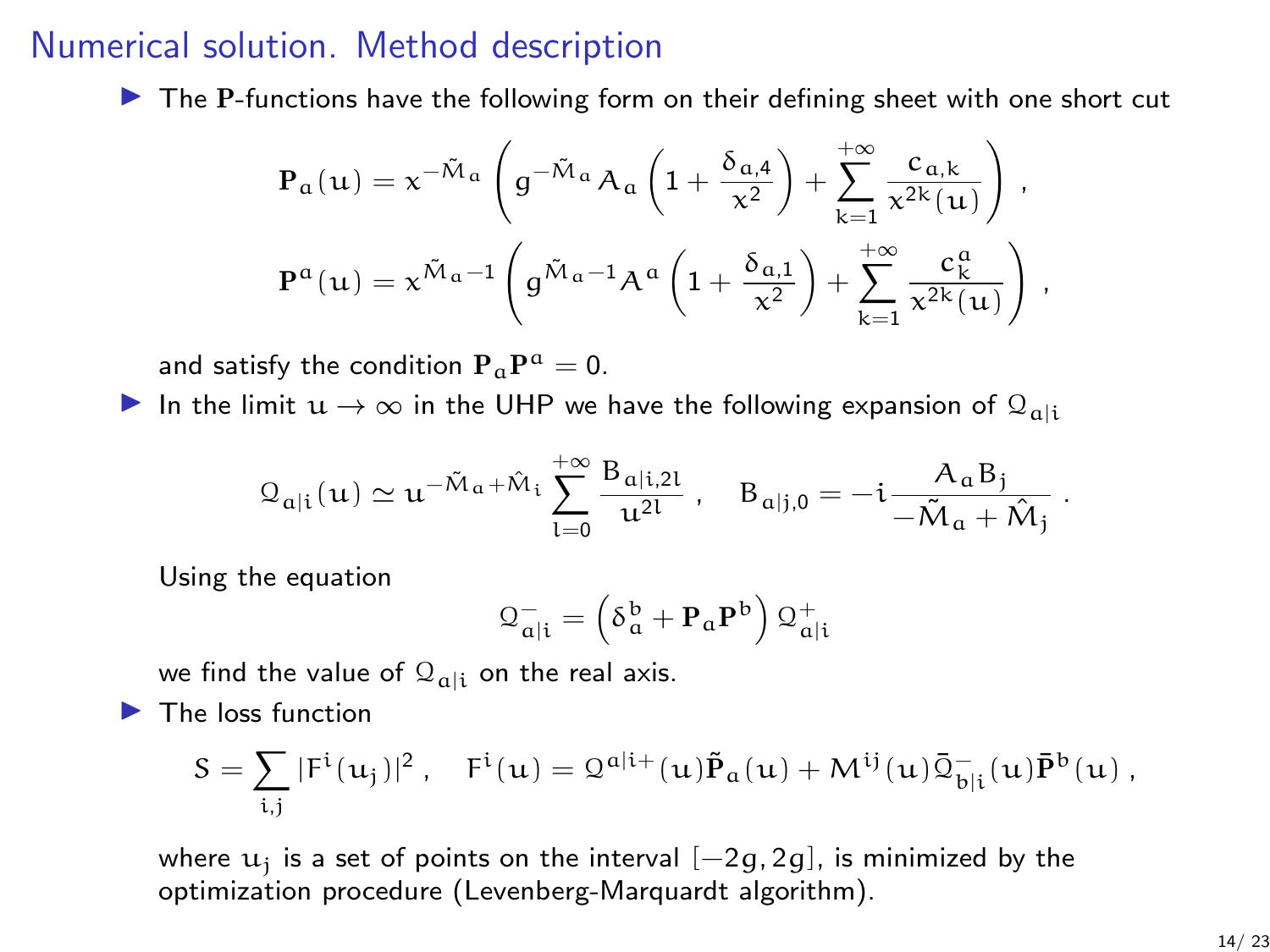#### Numerical solution. Intercept function

Intercept  $S(0, n)$  as the function of the coupling constant q for conformal spins  $n = 0$ ,  $n = 3/2$ ,  $n = 2$  and  $n = 3$  (dots), weak coupling expansion of the intercept (dashed lines) and strong coupling expansion (continuous lines).

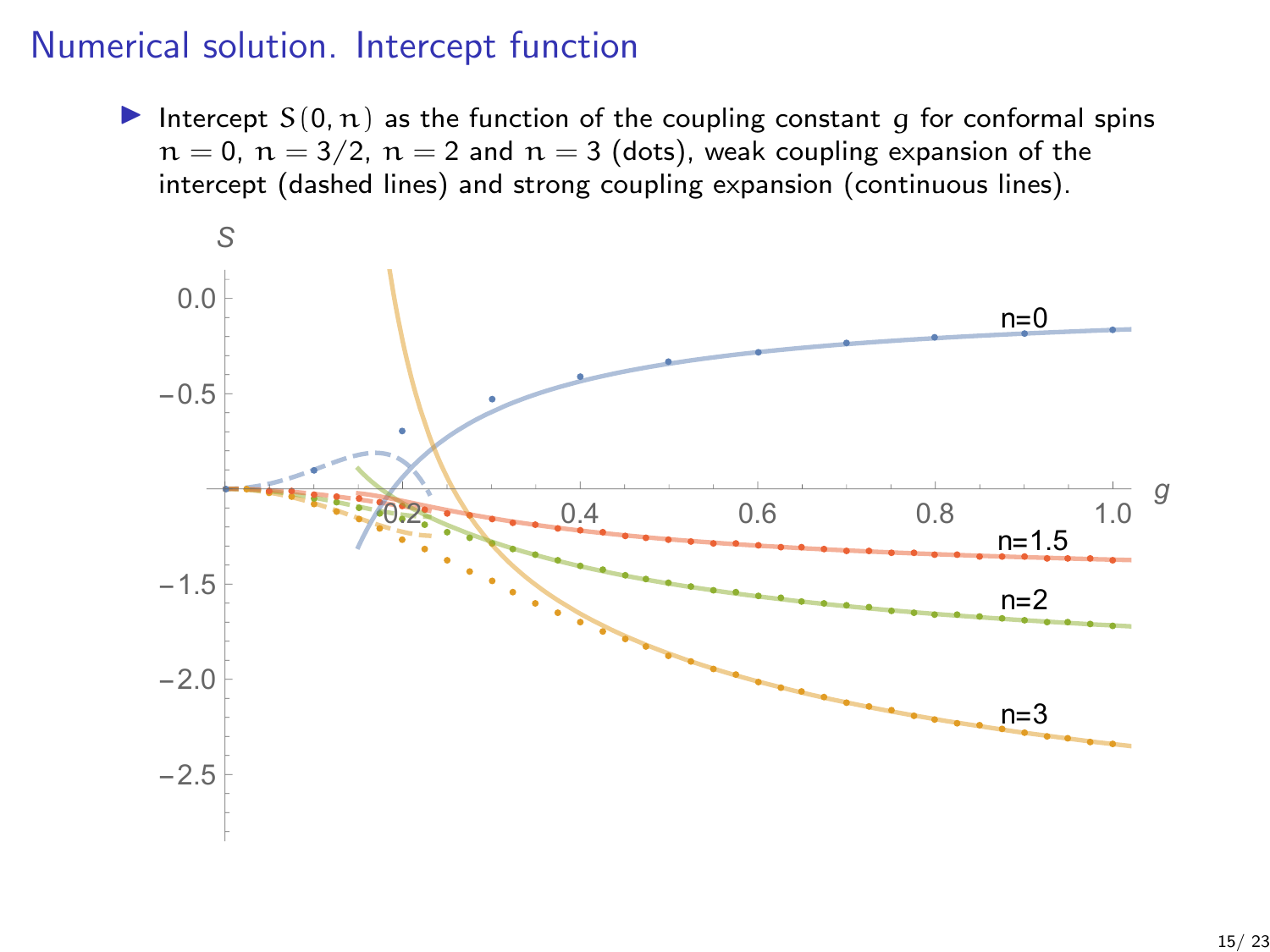#### Weak coupling expansion. Asymptotics, symmetries and LO solution

 $\blacktriangleright$  The length-2 operators are not left-right symmetric. But there is still some symmetry

$$
P^\alpha(n,u)=\chi^{\alpha c}P_c(-n,u)\;,\quad Q^i(n,u)=\chi^{ij}Q_j(-n,u)\;.
$$

 $\blacktriangleright$  The asymptotics are simplified to

$$
\begin{array}{lll} \displaystyle P_{\alpha} & \simeq & (A_1 u^{-2}, A_2 u^{-1}, A_3, A_4 u)_{\alpha} \, , \\ \displaystyle Q_j & \simeq & (B_1 u^{\frac{\Delta-n+1-w}{2}}, B_2 u^{\frac{\Delta+n-3+w}{2}}, B_3 u^{\frac{-\Delta+n+1-w}{2}}, B_4 u^{\frac{-\Delta-n-3+w}{2}})_{j} \, , \end{array}
$$

where  $w = S + 1$ .

 $\triangleright$  After some demanding calculations we get the result for the P-functions

$$
P_1 \simeq \frac{1}{u^2} + \frac{2\Lambda w}{u^4}, \quad P_2 \simeq \frac{1}{u} + \frac{2\Lambda w}{u^3}, \quad P_3 \simeq A_3^{(0)} + A_3^{(1)}w,
$$
  
\n
$$
P_4 \simeq A_4^{(0)}u - \frac{i((\Delta^2 - 1)^2 - 2(\Delta^2 + 1)n^2 + n^4)}{96u} + \frac{64.1}{u\Lambda} - \frac{i((\Delta^2 - 1)^2 - 2(\Delta^2 + 1)n^2 + n^4)\Lambda}{48u^3} w.
$$

where  $\Lambda = \frac{g^2}{w}$  and  $c_{4,1}^{(2)} = -\frac{i\Lambda}{24}$  $\frac{2\lambda}{24}(\Delta^2 + n^2 + 2((\Delta - n)^2 - 1)((\Delta + n)^2 - 1)\Lambda - 1)$ .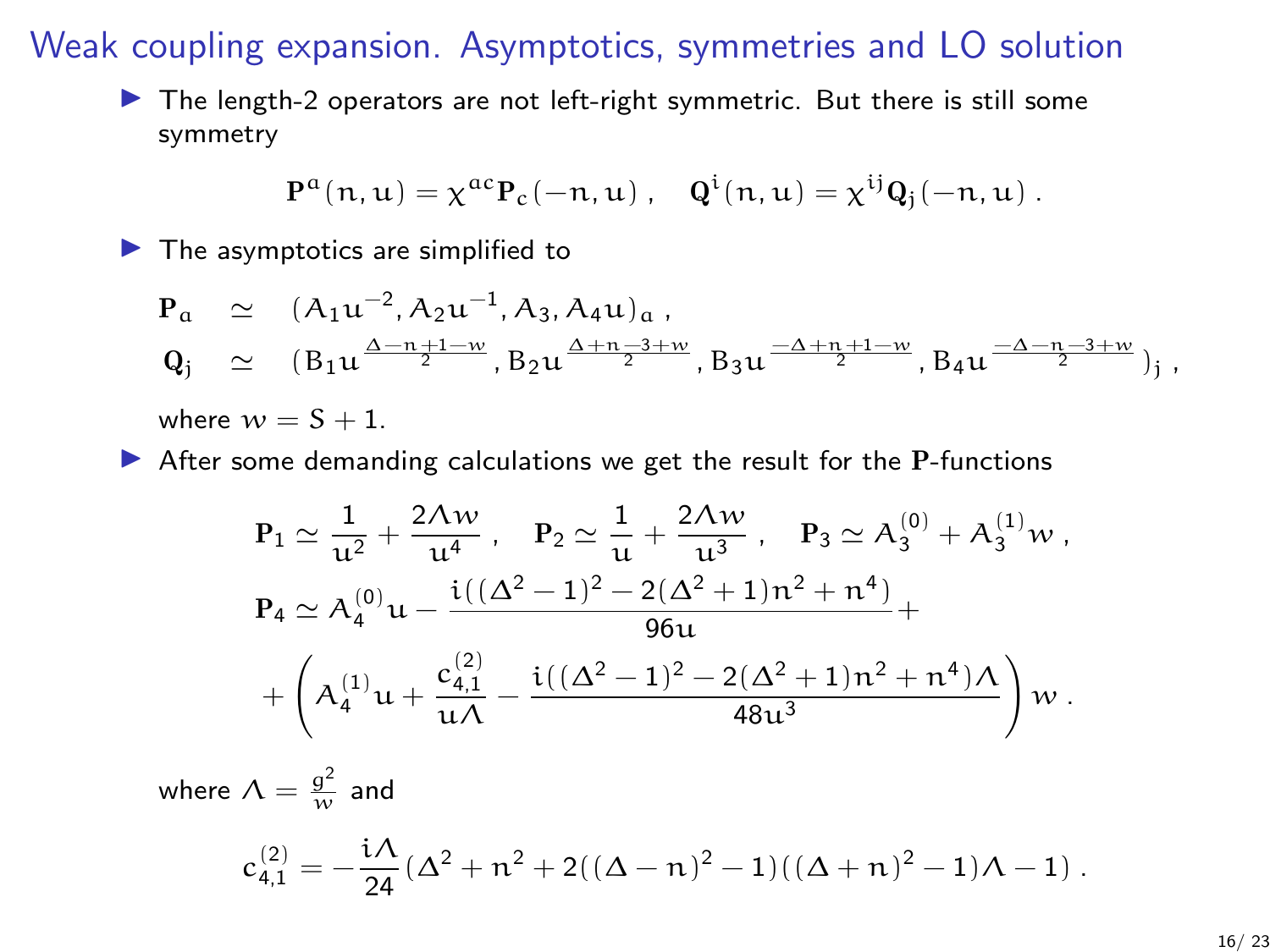#### Weak coupling expansion. Factorization of the 4th order Baxter equation

 $\blacktriangleright$  Thus, we get the equation for  $\mathbf{Q}_1^{(0)}$  and  $\mathbf{Q}_3^{(0)}$  in the LO

$$
\mathbf{Q}_j^{(0)} \frac{(\Delta-n)^2-1-8u^2}{4u^2} + \mathbf{Q}_j^{(0)--} + \mathbf{Q}_j^{(0)++} = 0 \ ,
$$

and for  $\mathbf{Q}^{(0)2}$  and  $\mathbf{Q}^{(0)4}$  in the LO

$$
Q^{(0)j}\frac{(\Delta+n)^2-1-8u^2}{4u^2}+Q^{(0)j--}+Q^{(0)j++}=0\ .
$$

Substituting  $Q_i = u^2 Q_i$  and  $n = 0$  we immediately see the Baxter equation from (Faddeev, Korchemsky'94) and (Derkachov, Korchemsky, Kotanski, Manashov'01-02).

In the NLO the 4-th order Baxter equations also factorize and we obtain the following 2nd order Baxter equation

$$
\begin{aligned}&\mathbf{Q}^{(1)2,4++}+\mathbf{Q}^{(1)2,4--}+\left(-2+\frac{(\Delta+\mathfrak{n})^2-1}{4u^2}\right)\mathbf{Q}^{(1)2,4} = \\ &= -\frac{i}{2(u+i)}\mathbf{Q}^{(0)2,4++}+\frac{i}{2(u-i)}\mathbf{Q}^{(0)2,4--}+\frac{u^2-\Lambda(\Delta+\mathfrak{n})^2-1)}{2u^4}\mathbf{Q}^{(0)2,4}\end{aligned}
$$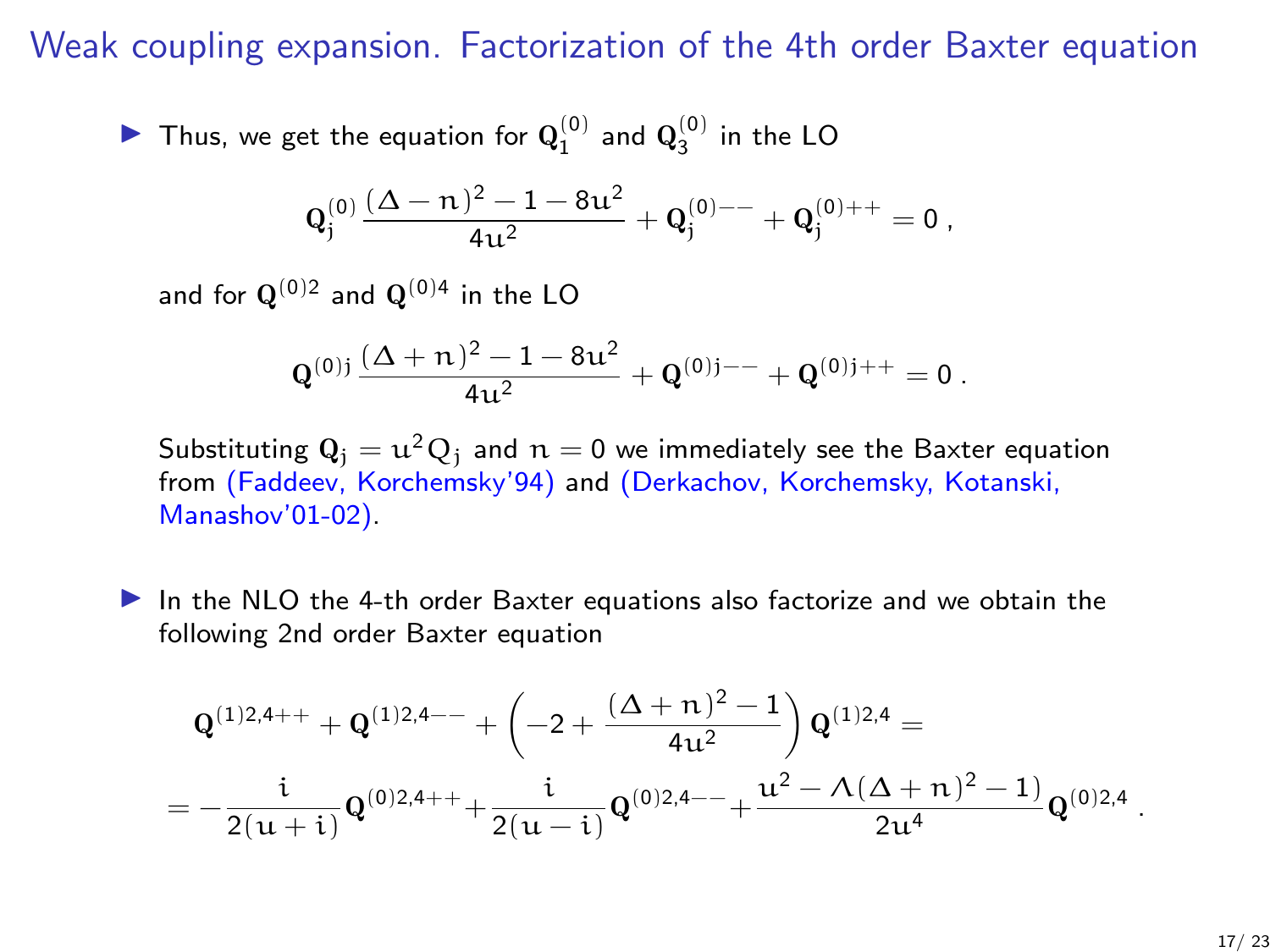## Weak coupling expansion. Gluing conditions and LO BFKL eigenvalue

 $\blacktriangleright$  Two gluing conditions in the LO in the scaling parameter w

$$
\tilde{\mathbf{Q}}^{(0)2} = \bar{\mathbf{M}}_1^{(0)12} \bar{\mathbf{Q}}_1^{(0)} ,\n\tilde{\mathbf{Q}}^{(0)4} = \bar{\mathbf{M}}_1^{(0)34} \bar{\mathbf{Q}}_3^{(0)} .
$$

 $\blacktriangleright$  To find  $M_1^{(0)12}$  and  $M_1^{(0)34}$  we can use the continuity on the cut  $\tilde{Q}^2(0) = Q^2(0)$ and  $\tilde{\mathrm{Q}}^4(0) = \mathrm{Q}^4(0).$  The result is

$$
M_1^{(0)12} = M_1^{(0)34} = \frac{\cos \frac{\pi(\Delta + n)}{2}}{\cos \frac{\pi(\Delta - n)}{2}} \frac{(\Delta - n)^2 - 1}{(\Delta + n)^2 - 1}.
$$

 $\blacktriangleright$  After some calculations, we obtain

$$
\begin{aligned} \frac{1}{4\Lambda} &= \frac{1}{2} \left( \Psi(\Delta+n) + \Psi(\Delta-n) \right) + \mathcal{O}(g^2) = \\ &= -\psi\left( \frac{1+n-\Delta}{2} \right) - \psi\left( \frac{1+n+\Delta}{2} \right) + 2\psi(1) + \mathcal{O}(g^2) \ . \end{aligned}
$$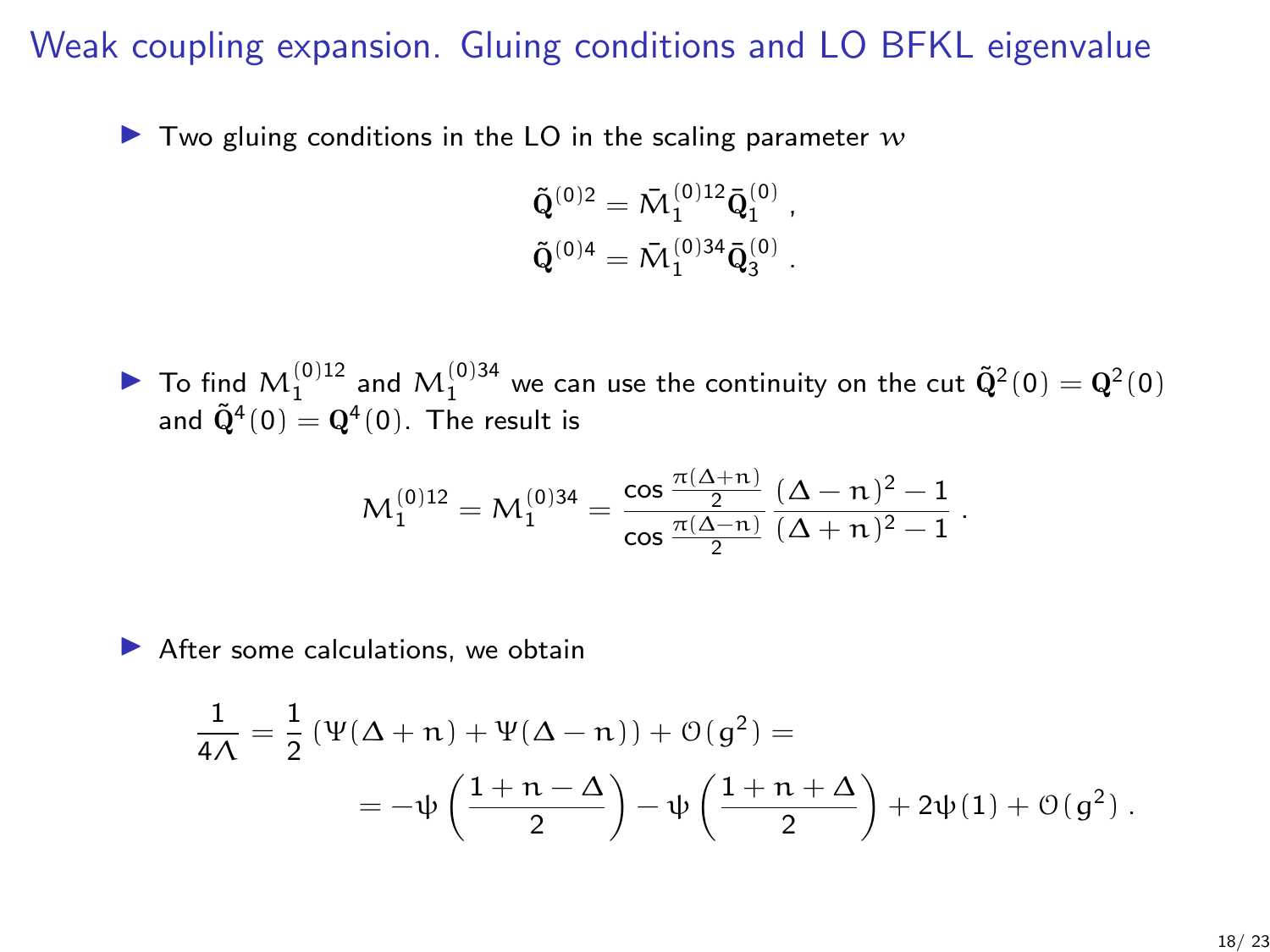Weak coupling expansion. BFKL intercept  $j(n)$  for general conformal spin n

 $\triangleright$  Using the binomial harmonic sums

$$
\mathbb{S}_{i_1,\dots,i_k}\left(M\right)=(-1)^M\sum_{j=1}^M(-1)^j\left(\begin{array}{c}M\\j\end{array}\right)\left(\begin{array}{c}M+j\\j\end{array}\right)S_{i_1,\dots,i_k}(j)\;.
$$

The known intercept functions in the LO and NLO can be expressed in terms of the binomial harmonic sums with the argument  $M = (n - 1)/2$ 

$$
j_{LO}=4\mathbb{S}_1\ ,\quad j_{NLO}=2(\mathbb{S}_{2,1}+\mathbb{S}_3)+\frac{\pi^2}{3}\mathbb{S}_1\ ,
$$

and allows to formulate an ansatz for NNLO intercept.

 $\triangleright$  To calculate the intercept the modified iterative procedure from (Gromov, Levkovich-Maslyuk, Sizov'15) was used. The NNLO intercept is

$$
j_{NNLO}=32(\mathbb{S}_{1,4}-\mathbb{S}_{3,2}-\mathbb{S}_{1,2,2}-\mathbb{S}_{2,2,1}-2\mathbb{S}_{2,3})-\frac{16\pi^2}{3}\mathbb{S}_3-\frac{32\pi^4}{45}\mathbb{S}_1\;.
$$

This result is in complete agreement with (Caron-Huot, Herranen'16). The partial result at the NNNLO order

$$
\begin{aligned} & j_{NNNLO}^{\text{100-rat.}}(4k+1)=-\frac{32\pi^2}{3}\left(3 \mathbb{S}_{1,4}-3 \mathbb{S}_{2,3}-\mathbb{S}_{3,2}+\mathbb{S}_{1,1,3}-2 \mathbb{S}_{1,2,2}+\mathbb{S}_{2,2,1}-\mathbb{S}_{3,1,1}\right)+\\ &+\frac{16\pi^4}{15}\left(4 \mathbb{S}_{3}-\mathbb{S}_{2,1}\right)+\frac{56\pi^6}{135}\mathbb{S}_{1}+\frac{32\pi^2 \zeta_3}{3}\mathbb{S}_{1,1}+224 \zeta_5 \mathbb{S}_{1,1}-128 \zeta_3\left(S_{-3,1}+2 S_{-2,2}-\right.\\ &\left.-5 S_{1,-3}-15 S_{1,3}-4 S_{2,-2}-12 S_{2,2}-15 S_{3,1}-4 S_{-2,1,1}+2 S_{1,-2,1}+8 S_{1,1,-2}+\\ &\left.+12 S_{1,1,2}+12 S_{1,2,1}+12 S_{2,1,1}+S_{-4}+9 S_{4}\right)\,. \end{aligned}
$$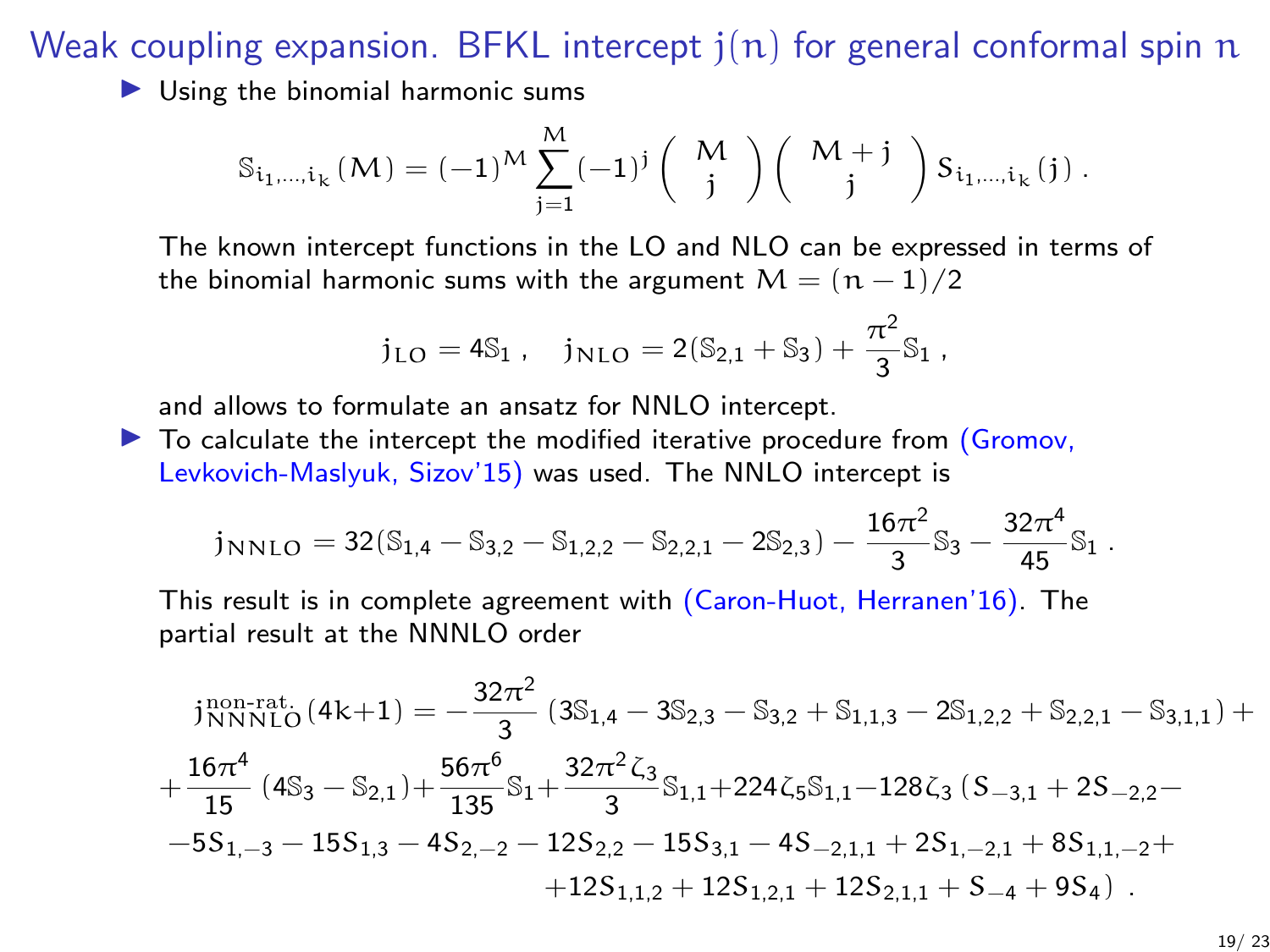#### Near-BPS all loop expansion. Slope-to-intercept and curvature functions

- ▶ Knowing that  $P_a$  and  $P^a$  are  $\mathfrak{O}(n-1)$   $(\mathfrak{O}(\Delta))$  in the LO, we find that  $\mathfrak{Q}^{(0)}_{a|i}$  to be a constant matrix.
- ▶ This allows us to rewrite the equations  ${\tilde{\bf{P}}}_\alpha = {\mathcal{Q}}^+_{\alpha|{\rm i}} {\boldsymbol{M}}^{{\rm i}j} \bar{\mathcal{Q}}^-_{\rm b|j} \bar{\bf{P}}^{\rm b}$  in the form

$$
\begin{aligned} &\tilde{\textbf{P}}^{(0)}_{\alpha} = \mathcal{Q}^{(0)+}_{\alpha|i} \mathcal{M}^{(0)ij} \bar{\mathcal{Q}}^{(0)-}_{bj}\bar{\textbf{P}}^{(0)\,b} \ , \quad \tilde{\textbf{P}}^{(1)}_{\alpha} = \mathcal{Q}^{(0)+}_{\alpha|i} \mathcal{M}^{(0)ij} \bar{\mathcal{Q}}^{(0)-}_{bj}\bar{\textbf{P}}^{(1)\,b} + \\ &+ \left( \mathcal{Q}^{(1)+}_{\alpha|i} \mathcal{M}^{(0)ij} \bar{\mathcal{Q}}^{(0)-}_{bjj} + \mathcal{Q}^{(0)+}_{\alpha|i} \mathcal{M}^{(0)ij} \bar{\mathcal{Q}}^{(1)-}_{bjj} + \mathcal{Q}^{(0)+}_{\alpha|i} \mathcal{M}^{(1)ij} \bar{\mathcal{Q}}^{(0)-}_{bj} \right) \bar{\textbf{P}}^{(0)\,b} \end{aligned}
$$

.

 $123$ 

.

 $\triangleright$  Solving this system, we obtain the slope-to-intercept function

$$
\theta(g)=1+\frac{I_1(4\pi g)I_2(4\pi g)}{\sum\limits_{k=1}^{+\infty}(-1)^kI_k(4\pi g)I_{k+1}(4\pi g)}
$$

Similar calculations give the curvature function

$$
\gamma(g)=\frac{1}{4\pi g^4 I_2^2}\int\limits_{-2g}^{2g}\frac{d\nu(\cosh_{-}^{\nu}\nu\Gamma[\cosh_{-}^{\mu}u](\nu)-\cosh_{-}^{\nu}\nu^2\Gamma[\cosh_{-}^{\mu}](\nu))+\\\nonumber+\frac{1}{16\pi g^5 I_2}\int\limits_{-2g}^{2g}\frac{d\nu\left(\frac{\nu^3\Gamma[\cosh_{-}^{\mu}](\nu)-2\nu^2\Gamma[\cosh_{-}^{\mu}u](\nu)+\nu\Gamma[\cosh_{-}^{\mu}u^2]\right)}{\chi_{\nu}-\frac{1}{\chi_{\nu}}}\ ,
$$

where

$$
\Gamma[h(\nu)](u) = \oint_{-2g}^{2g} \frac{d\nu}{2\pi i} \partial_u \log \frac{\Gamma[i(u-\nu)+1]}{\Gamma[-i(u-\nu)+1]} h(\nu) .
$$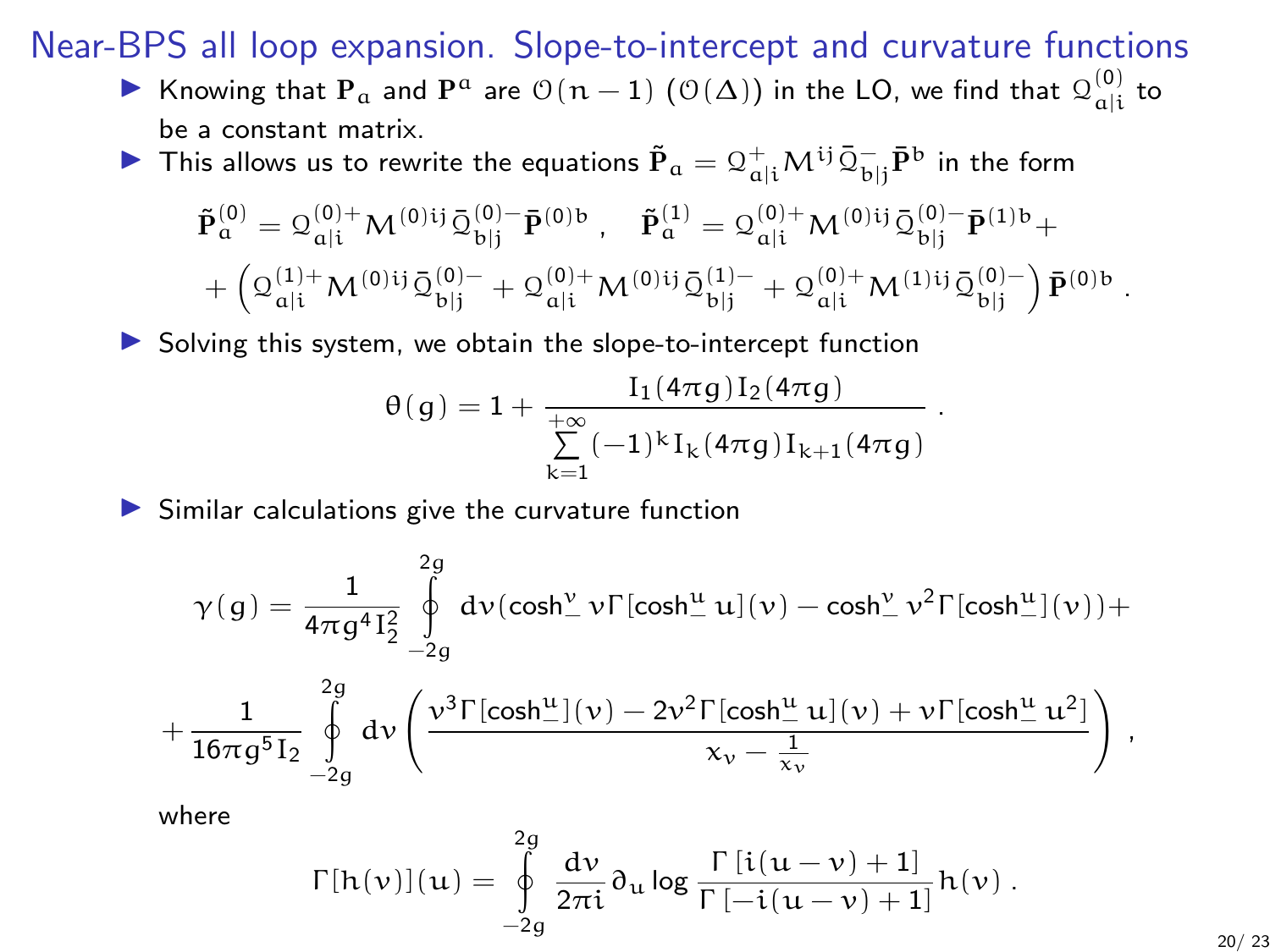Weak and strong coupling expansion of the non-perturbative quantities

 $\triangleright$  Weak coupling expansion of the slope-to-intercept and curvature functions

$$
\begin{aligned} &\theta(g)=-\frac{2\pi^2}{3}g^2+\frac{4\pi^4}{9}g^4-\frac{28\pi^6}{135}g^6+\frac{8\pi^8}{405}g^8+\mathcal{O}\left(g^{10}\right)\,,\\ &\gamma(g)=2\zeta_3g^2+\left(-\frac{2\pi^2}{3}\zeta_3-35\zeta_5\right)g^4+\left(\frac{16\pi^4}{45}\zeta_3+\frac{22\pi^2}{3}\zeta_5+504\zeta_7\right)g^6+\\ &\left.+\left(-\frac{28\pi^6}{135}\zeta_3-\frac{8\pi^4}{3}\zeta_5-56\pi^2\zeta_7-6930\zeta_9\right)g^8+\mathcal{O}\left(g^{10}\right)\,. \end{aligned}
$$

**I** The strong coupling expansion of the nonperturbative quantities in  $\lambda = (4\pi g)^2$ is given by

$$
\begin{aligned} \theta=&-1+\frac{3}{\lambda^{1/2}}-\frac{3}{2\lambda}-\frac{9}{8\lambda^{3/2}}-\frac{9}{4\lambda^2}-\frac{711}{128\lambda^{5/2}}+\mathcal{O}\left(\frac{1}{\lambda^3}\right)\,,\\ \gamma=&\frac{1}{2\lambda^{1/2}}-\frac{1}{4\lambda}-\frac{33}{16\lambda^{3/2}}-\frac{81}{16\lambda^2}-\frac{2265}{256\lambda^{5/2}}+\\ &+\frac{1440\zeta_5-765}{64\lambda^3}+\frac{207360\zeta_5-22545}{2048\lambda^{7/2}}+\mathcal{O}\left(\frac{1}{\lambda^4}\right)\,. \end{aligned}
$$

It is in complete agreement with the corresponding expansion of the intercept found from the numerics

$$
S(0, n) = -n + \frac{(n-1)(n+2)}{\lambda^{1/2}} -
$$
  
 
$$
-\frac{(n-1)(n+2)(2n-1)}{2\lambda} + \frac{(n-1)(n+2)(7n^2 - 9n - 1)}{8\lambda^{3/2}} + \mathcal{O}\left(\frac{1}{\lambda^2}\right)
$$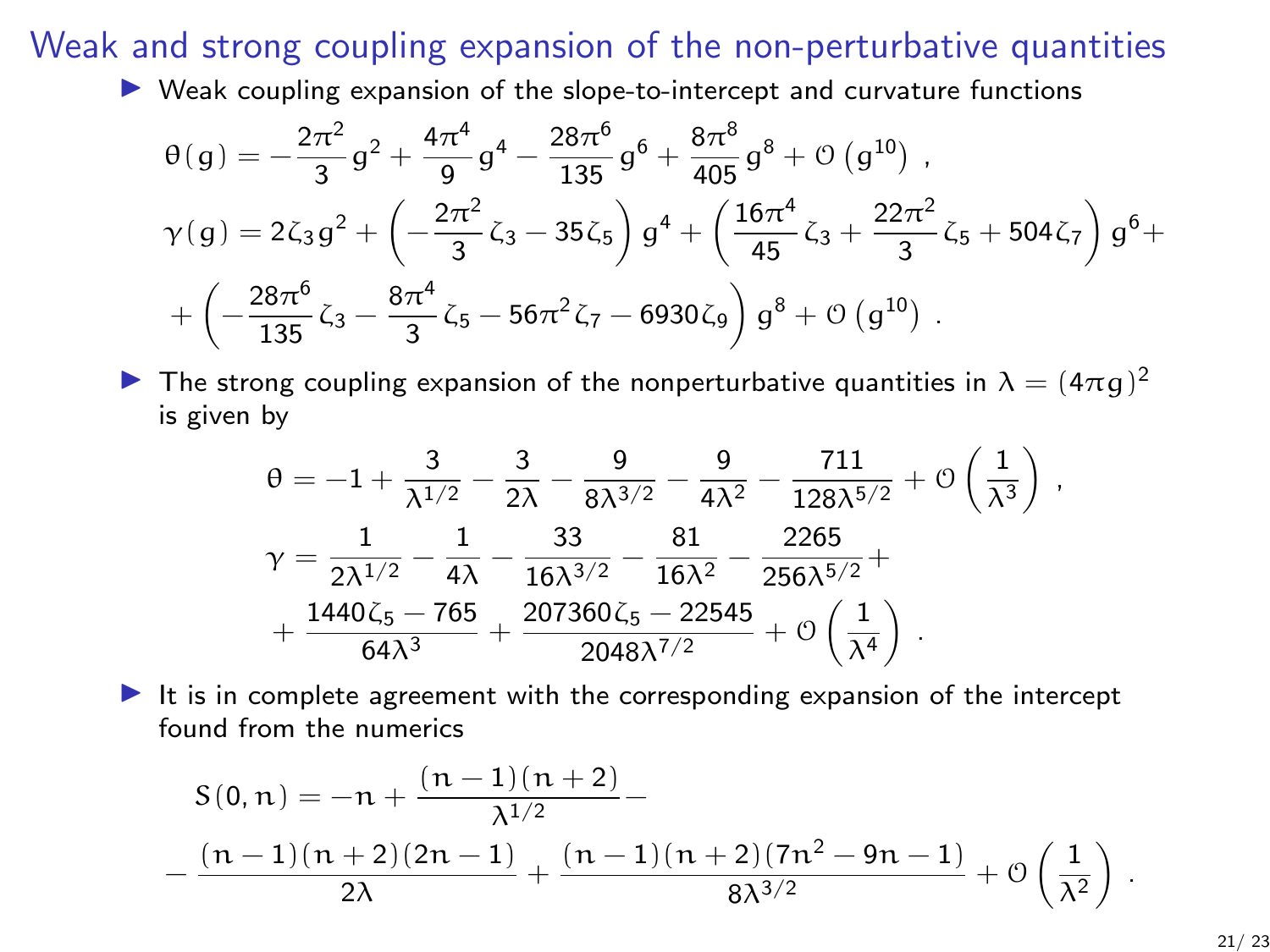## Conclusions and outlook

- $\triangleright$  We developed a framework for the QSC for both integer and non-integer spins  $S_1 = S$  and  $S_2 = n$ .
- $\triangleright$  QSC numerical algorithm allowed to calculate S for different values of  $\Delta$ , n and coupling g.
- $\triangleright$  We reproduced the dimension of length-2 operator with non-zero conformal spin in the LO of the BFKL regime directly from the QSC.
- ▶ Using the iterative procedure, there was obtained the BFKL intercept for arbitrary conformal spin up to NNLO order and partially at NNNLO order.
- $\triangleright$  We found two new non-perturbative quantities: slope-to-intercept and curvature functions and calculated their weak and strong coupling expansions.
- ▶ Find an algorithmic way of generation of any BFKL Pomeron eigenvalue with non-zero conformal spin (NNLO, NNNLO, etc.) on Mathematica program.
- **If** Consider the states with the bigger number of reggeized gluons (Odderon etc.) which means  $I_1 \geq 3$ .
- Incorporate the triple Pomeron vertex into the QSC framework.